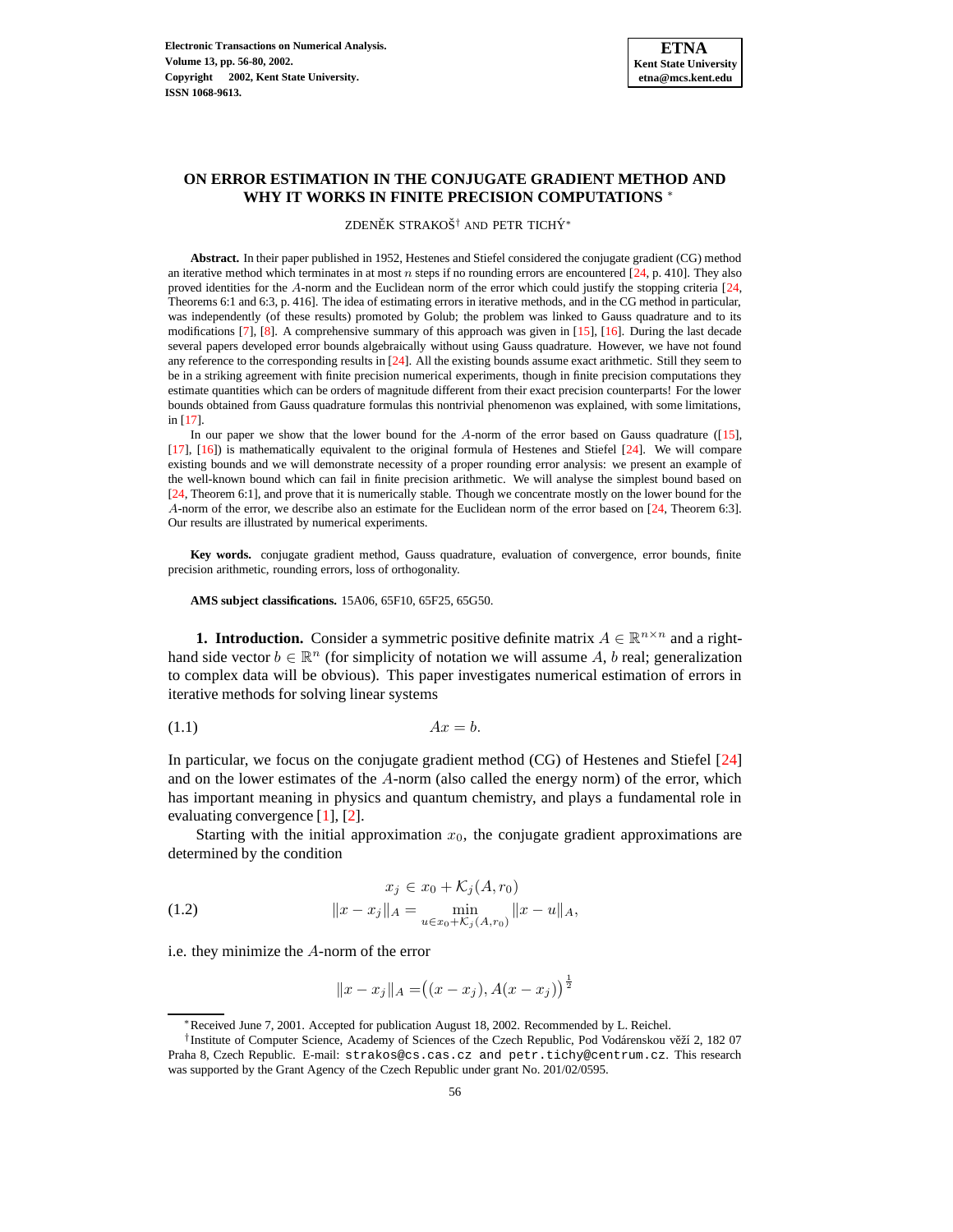Estimation of the A-norm of the error in CG computations 57

over all methods generating approximations in the manifold  $x_0 + \mathcal{K}_j(A, r_0)$ . Here

$$
\mathcal{K}_j(A,r_0)=\text{span}\{r_0, Ar_0, \ldots A^{j-1}r_0\}
$$

is the j-th Krylov subspace generated by A with the initial residual  $r_0$ ,  $r_0 = b - Ax_0$ , and x is the solution of [\(1.1\)](#page-0-0). The standard implementation of the CG method was given in  $[24, 1]$  $[24, 1]$  $(3:1a)-(3:1f)$ ]:

<span id="page-1-1"></span>Given  $x_0$ ,  $r_0 = b - Ax_0$ ,  $p_0 = r_0$ , and for  $j = 1, 2, \dots$ , let

(1.3)  
\n
$$
\gamma_{j-1} = (r_{j-1}, r_{j-1})/(p_{j-1}, Ap_{j-1}),
$$
\n
$$
x_j = x_{j-1} + \gamma_{j-1} p_{j-1},
$$
\n
$$
r_j = r_{j-1} - \gamma_{j-1} Ap_{j-1},
$$
\n
$$
\delta_j = (r_j, r_j)/(r_{j-1}, r_{j-1}),
$$
\n
$$
p_j = r_j + \delta_j p_{j-1}.
$$

The residual vectors  $\{r_0, r_1, \ldots, r_{j-1}\}$  form an orthogonal basis and the direction vectors  $\{p_0, p_1, \ldots, p_{j-1}\}\$ an A-orthogonal basis of the j-th Krylov subspace  $\mathcal{K}_j(A, r_0)$ .

In [\[24\]](#page-24-0) Hestenes and Stiefel considered CG as an iterative procedure. They presented relations  $[24, (6:1)-(6:3)$  $[24, (6:1)-(6:3)$  and  $(6:5)$ , Theorems 6:1 and 6:3] as justifications of a possible stopping criterion for the algorithm. In our notation these relations become

<span id="page-1-0"></span>(1.4) 
$$
||x - x_{j-1}||_A^2 - ||x - x_j||_A^2 = \gamma_{j-1} ||r_{j-1}||^2,
$$

$$
(1.5) \t\t ||x - x_j||_A^2 - ||x - x_k||_A^2 = \sum_{i=j}^{k-1} \gamma_i ||r_i||^2, \quad 0 \le j < k \le n,
$$

$$
(1.6) \t x_j = x_0 + \sum_{l=0}^{j-1} \gamma_l p_l = x_0 + \sum_{l=0}^{j-1} \frac{\|x - x_l\|_A^2 - \|x - x_j\|_A^2}{\|r_l\|^2} r_l,
$$

(1.7) 
$$
||x - x_{j-1}||^2 - ||x - x_j||^2 = \frac{||x - x_{j-1}||_A^2 + ||x - x_j||_A^2}{\mu(p_{j-1})},
$$

$$
\mu(p_{j-1}) = \frac{(p_{j-1}, Ap_{j-1})}{||p_{j-1}||^2}.
$$

Please note that  $(1.5)$  represents an identity describing the decrease of the A-norm of the error in terms of quantities available in the algorithm, while  $(1.7)$  describes decrease of the Euclidean norm of the error in terms of the A-norm of the error in the given steps.

Hestenes and Stiefel did not give any particular stopping criterion. They emphasized, however, that while the A-norm of the error and the Euclidean norm of the error had to decrease monotonically at each step, the residual norm oscillated and might even increase in each but the last step. An example of this behaviour was used in [\[23\]](#page-24-2).

The paper [\[24\]](#page-24-0) is frequently referenced, but some of its results has not been paid much attention. Residual norms have been (and still are) commonly used for evaluating convergence of CG. The possibility of using  $(1.4)$ – $(1.7)$  for constructing a stopping criterion has not been, to our knowledge, considered.

An interest in estimating error norms in the CG method reappeared with works of Golub and his collaborators. Using some older results [\[7\]](#page-23-0), Dahlquist, Golub and Nash [\[8\]](#page-23-1) related error bounds to Gauss quadrature (and to its modifications). The approach presented in that paper became a basis for later developments. It is interesting to note that the relationship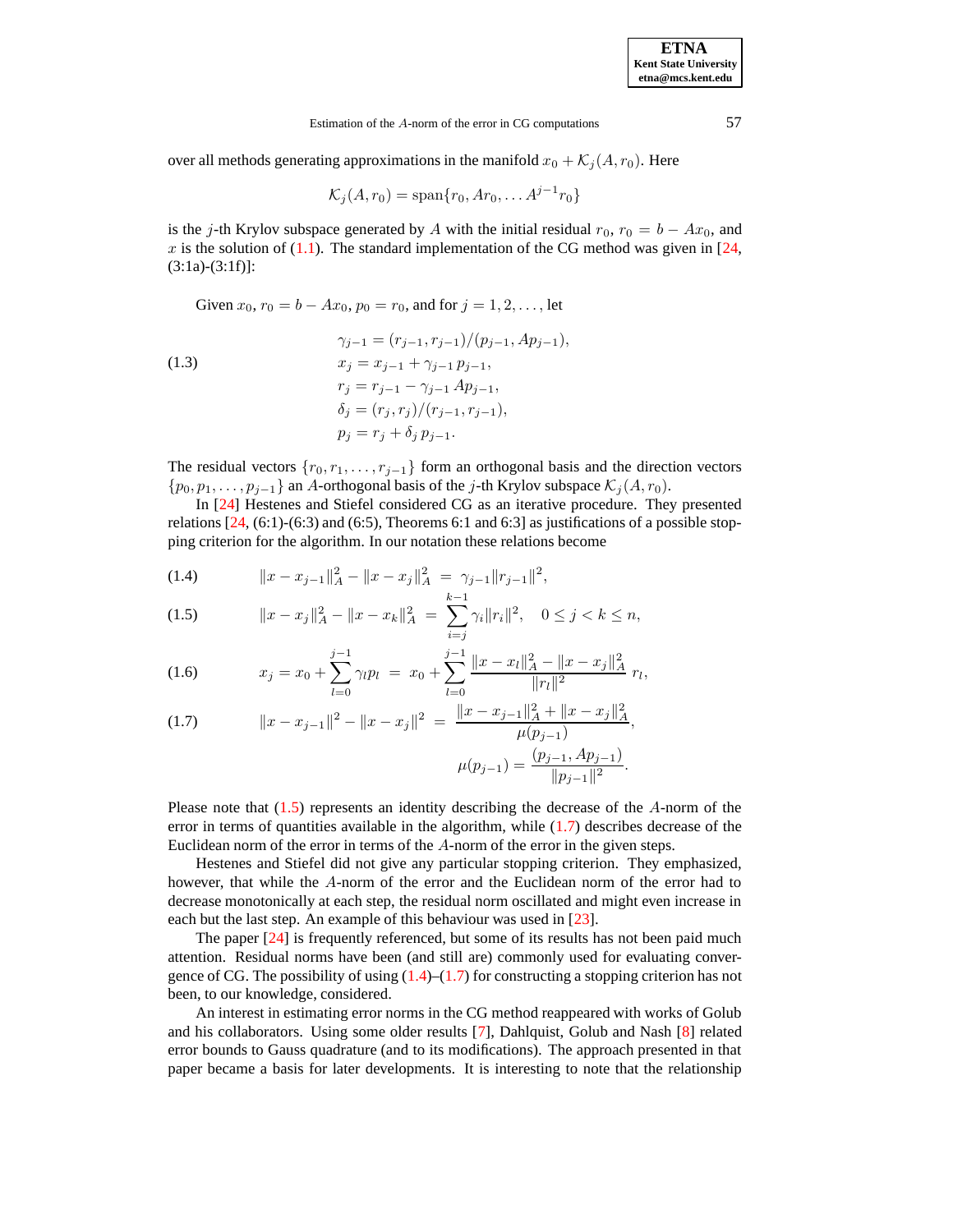of the CG method to the Riemann-Stieltjes integral and Gauss quadrature was described in detail in [\[24,](#page-24-0) Section 14], but without any link to error estimation. The work of Golub and his collaborators was independent of [\[24\]](#page-24-0).

The paper [\[8\]](#page-23-1) brought also into attention an important issue of rounding errors. The authors noted that in order to guarantee the numerical stability of the computed Gauss quadrature nodes and weights, the computed basis vectors had to be reorthogonalized. That means that the authors of that paper were from the very beginning aware of the fact that rounding errors might play a significant role in the application of their bounds to practical computations. In the numerical experiments used in [\[8\]](#page-23-1) the effect of rounding errors were, however, not noticeable. This can be explained using the results by Paige ([\[33\]](#page-24-3), [\[34\]](#page-24-4), [\[35\]](#page-24-5) and [\[36\]](#page-24-6)). Due to the distribution of eigenvalues of the matrix used in [\[8\]](#page-23-1) Ritz values do not converge to the eigenvalues until the last few steps. Before this convergence takes place there is no significant loss of orthogonality and the effects of rounding errors are not visible.

Error bounds in iterative methods were intensively studied or used in many later papers and in several books, see, e.g. [\[9\]](#page-23-6), [\[10\]](#page-23-7), [\[12\]](#page-23-8), [\[15\]](#page-23-2), [\[17\]](#page-24-1), [\[16\]](#page-23-3), [\[11\]](#page-23-9), [\[21\]](#page-24-7), [\[28\]](#page-24-8), [\[29\]](#page-24-9), [\[30\]](#page-24-10), [\[4\]](#page-23-10), [\[6\]](#page-23-11). Except for [\[17\]](#page-24-1), effects of rounding errors were not analysed in these publications.

Frommer and Weinberg [\[13\]](#page-23-12) pointed out the problem of applying exact precision formulas to finite precision computations, and proposed to use interval arithmetic for computing verified error bounds. As stated in  $[13, p. 201]$  $[13, p. 201]$ , this approach had serious practical limitations. Axelsson and Kaporin [\[3\]](#page-23-13) considered preconditioned conjugate gradients and presented [\(1.5\)](#page-1-0) independently of  $[24]$ . Their derivation used (global) mutual A-orthogonality among the direction vectors  $p_j$ ,  $j = 0, 1, \ldots, n-1$ . They noticed that the numerical values found from the resulting estimate were identical to those obtained from Gauss quadrature, but did not prove this coincidence. They also noticed the potential difficulty due to rounding errors. They presented an observation that loss of orthogonality did not destroy applicability of their estimate. Calvetti et al. [\[5\]](#page-23-14) presented several bounds and estimates for the A-norm of the error, and addressed a problem of cancellation in their computations [\[5,](#page-23-14) relation (46)].

In our paper we briefly recall some error estimates published after (and independently of) [\(1.4\)](#page-1-0)-[\(1.7\)](#page-1-0) in [\[24\]](#page-24-0). For simplicity of our exposition we will concentrate mostly on the A-norm of the error  $||x-x_j||_A$ . We will show that the simplest possible estimate for  $||x-x_j||_A$ , which follows from the relation  $(1.4)$  published in the original paper  $[24]$ , is mathematically (in exact arithmetic) equivalent to the corresponding bounds developed later. In finite precision arithmetic, rounding errors in *the whole computation, not only in the computation of the convergence bounds*, must be taken into account. We emphasize that rounding error analysis of formulasfor computation of the convergence boundsrepresentsin almost all cases a simple and unimportant part of the problem. Almost all published convergence bounds (including those given in [\[5\]](#page-23-14)) can be computed accurately (i.e. computation of the bounds using given formulas is not significantly affected by rounding errors). But this does not prove that these bounds give anything reasonable when they are applied to finite precision CG computations. We will see an example of the accurately computed bound which gives no useful information about the convergence of CG in finite precision arithmetic in Section [6.](#page-12-0)

An example of rounding error analysis for the bounds based on Gauss quadrature was presented in [\[17\]](#page-24-1). The results from [\[17\]](#page-24-1) rely on the work by Paige and Greenbaum ([\[36\]](#page-24-6), [\[19\]](#page-24-11) and [\[22\]](#page-24-12)). Though [\[17\]](#page-24-1) gives a strong qualitative justification of the bounds in finite precision arithmetic, this justification is applicable only until  $||x - x_j||_A$  reaches the square root of the machine precision. Moreover, quantitative expressions for the rounding error terms are very complicated. They contain factors which are not tightly estimated (see [\[19\]](#page-24-11), [\[22\]](#page-24-12)). Here we complement the analysis from [\[17\]](#page-24-1) by substantially stronger results. We prove that the simplest possible lower bound for  $||x - x_j||_A$  based on [\(1.4\)](#page-1-0) works also for numerically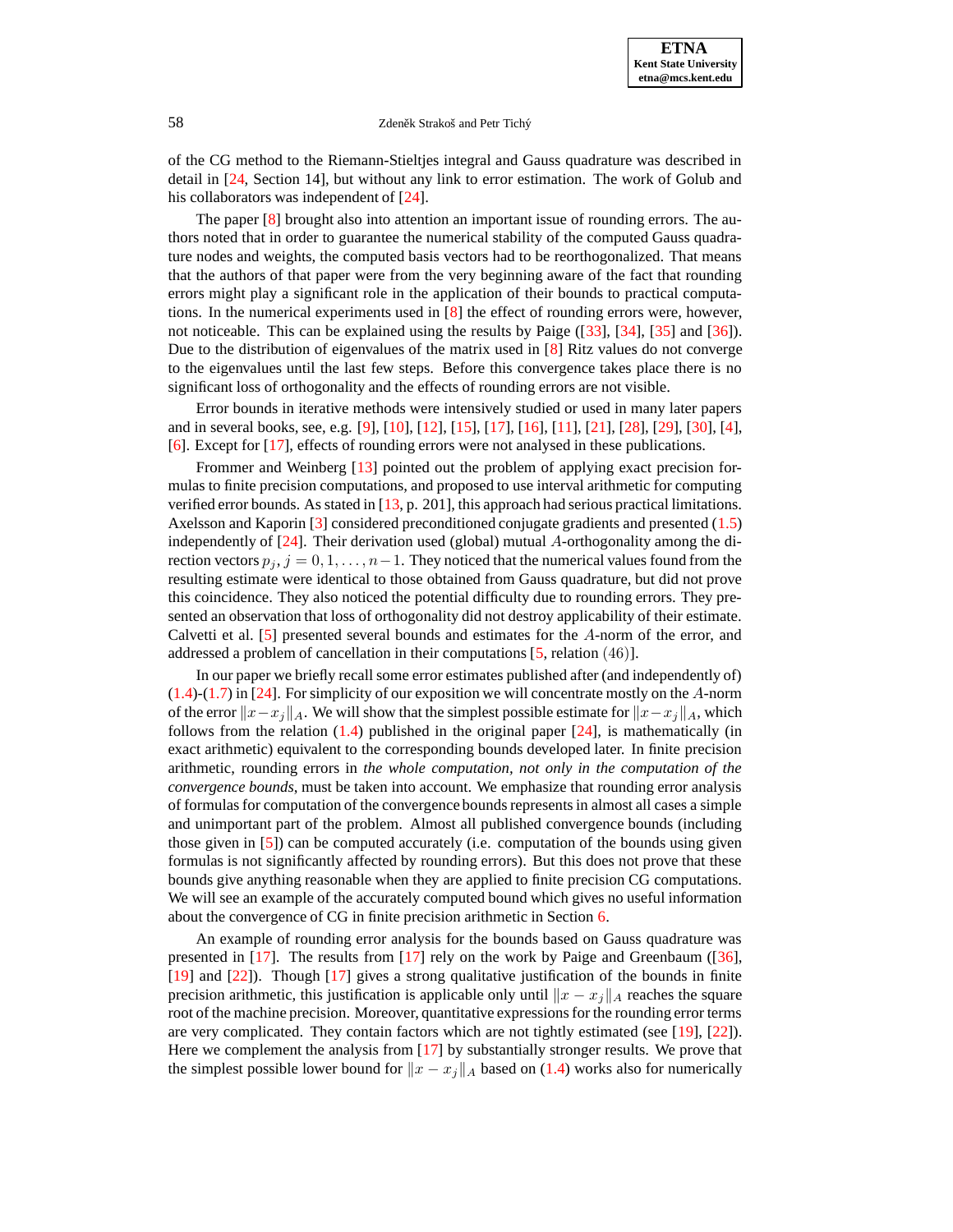Estimation of the A-norm of the error in CG computations 59

computed quantities till  $||x - x_j||_A$  reaches its ultimate attainable accuracy.

The paper is organized as follows. In Section 2 we briefly describe relations between the CG and Lanczos methods. Using the orthogonality of the residuals, these algorithms are related to sequences of orthogonal polynomials, where the inner product is defined by a Riemann-Stieltjes integral with some particular distribution function  $\omega(\lambda)$ . The value of the j-th Gauss quadrature approximation to this Riemann-Stieltjes integral for the function  $1/\lambda$  is the complement to the error in the j-th iteration of the CG method measured by  $||x - x_j||_A^2/||r_0||^2$ . In Section 3 we reformulate the result of the Gauss quadrature using quantities that are at our disposal during the CG iterations. In Section 4 we use the identities from Section 3 for estimation of the A-norm of the error in the CG method, and we compare the main existing bounds. Section 5 describes delay of convergence due to rounding errors. Section 6 explains why applying exact precision convergence estimates to finite precision CG computations represents a serious problem which must be properly addressed. Though exact precision CG and finite precision CG can dramatically differ, some exact precision bounds seem to be in good agreement with the finite precision computations. Sections 7–10 explain this paradox. The individual terms in the identities which the convergence estimates are based on can be strongly affected by rounding errors. *The identities as a whole, however, hold true (with small perturbations) also in finite precision arithmetic*. Numerical experiments are presented in Section 11.

When it will be helpful we will use the word "ideally" (or "mathematically") to refer to a result that would hold using exact arithmetic, and "computationally" or "numerically" to a result of a finite precision computation.

<span id="page-3-3"></span>**2. Method** of conjugate gradients and Gauss quadrature. For A and  $r_0$  the Lanczos method [\[27\]](#page-24-13) generates ideally a sequence of orthonormal vectors  $v_1, v_2, \ldots$  via the recurrence

<span id="page-3-0"></span>Given  $v_1 = r_0/||r_0||$ ,  $\beta_1 \equiv 0$ , and for  $j = 1, 2, \dots$ , let

(2.1) 
$$
\alpha_j = (Av_j - \beta_j v_{j-1}, v_j), \n w_j = Av_j - \alpha_j v_j - \beta_j v_{j-1}, \n \beta_{j+1} = ||w_j||, \n v_{j+1} = w_j/\beta_{j+1}.
$$

Denoting by  $V_j = [v_1, \ldots, v_j]$  the *n* by *j* matrix having the Lanczos vectors  $\{v_1, \ldots, v_j\}$  as its columns, and by  $T_j$  the symmetric tridiagonal matrix with positive subdiagonal

<span id="page-3-1"></span>(2.2) 
$$
T_j = \begin{pmatrix} \alpha_1 & \beta_2 & & \\ \beta_2 & \alpha_2 & \ddots & \\ & \ddots & \ddots & \beta_j \\ & & \beta_j & \alpha_j \end{pmatrix}
$$

<span id="page-3-2"></span>the formulas  $(2.1)$  are written in the matrix form

(2.3) 
$$
AV_j = V_j T_j + \beta_{j+1} v_{j+1} e_j^T,
$$

where  $e_j$  is the j-th column of the n by n identity matrix. Comparing [\(1.3\)](#page-1-1) with [\(2.1\)](#page-3-0) gives

(2.4) 
$$
v_{j+1} = (-1)^j \frac{r_j}{\|r_j\|},
$$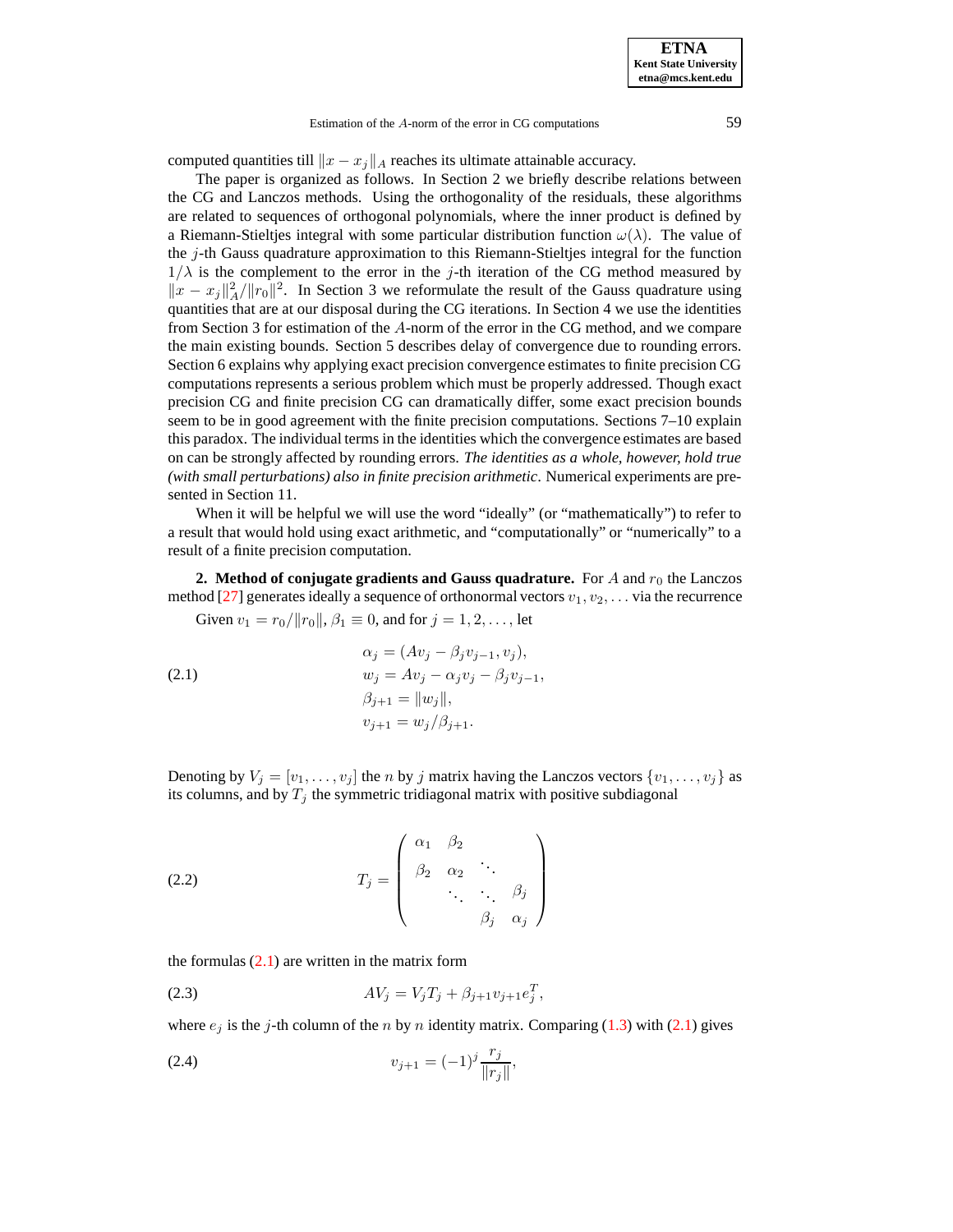and also relations between the recurrence coefficients:

(2.5) 
$$
\alpha_{j} = \frac{1}{\gamma_{j-1}} + \frac{\delta_{j-1}}{\gamma_{j-2}}, \quad \delta_{0} \equiv 0, \ \gamma_{-1} \equiv 1,
$$

$$
\beta_{j+1} = \frac{\sqrt{\delta_{j}}}{\gamma_{j-1}}.
$$

Finally, using the change of variables

$$
(2.6) \t\t x_j = x_0 + V_j y_j,
$$

and the orthogonality relation between  $r_j$  and the basis  $\{v_1, v_2, \ldots, v_j\}$  of  $\mathcal{K}_j(A, r_0)$ , we see that

<span id="page-4-3"></span><span id="page-4-0"></span>
$$
0 = V_j^T r_j = V_j^T (b - Ax_j) = V_j^T (r_0 - A V_j y_j)
$$
  
=  $e_1 ||r_0|| - V_j^T A V_j y_j = e_1 ||r_0|| - T_j y_j$ .

Ideally, the CG approximate solution  $x_j$  can therefore be determined by solving

$$
(2.7) \t\t T_j y_j = e_1 ||r_0||,
$$

with subsequent using of  $(2.6)$ .

Orthogonality of the CG residuals creates the elegance of the CG method which is represented by its link to the world of classical orthogonal polynomials. Using  $(1.3)$ , the j-th error resp. residual can be written as a polynomial in the matrix A applied to the initial error resp. residual,

<span id="page-4-2"></span>
$$
(2.8) \t x - x_j = \varphi_j(A) (x - x_0), \t r_j = \varphi_j(A) r_0, \t \varphi_j \in \Pi_j,
$$

where  $\Pi_j$  denotes the class of polynomials of degree at most j having the property  $\varphi(0) = 1$ (that is, the constant term equal to one). Consider the eigendecomposition of the symmetric matrix A in the form

<span id="page-4-1"></span>
$$
(2.9) \t\t A = U\Lambda U^T, \t UU^T = U^TU = I,
$$

where  $\Lambda = \text{diag}(\lambda_1, \ldots, \lambda_n)$  and  $U = [u_1, \ldots, u_n]$  is the matrix having the normalized eigenvectors of A as its columns. Substituting  $(2.9)$  and  $(2.8)$  into  $(1.2)$  gives

<span id="page-4-4"></span>
$$
||x - x_j||_A = ||\varphi_j(A)(x - x_0)||_A = \min_{\varphi \in \Pi_j} ||\varphi(A)(x - x_0)||_A = \min_{\varphi \in \Pi_j} ||\varphi(A)r_0||_{A^{-1}}
$$
  
(2.10) 
$$
= \min_{\varphi \in \Pi_j} \left\{ \sum_{i=1}^n \frac{(r_0, u_i)^2}{\lambda_i} \varphi^2(\lambda_i) \right\}^{1/2}.
$$

Consequently, for A symmetric positive definite the rate of convergence of CG is determined by the distribution of eigenvalues of A and by the size of the components of  $r_0$  in the direction of the individual eigenvectors.

Similarly to [\(2.8\)](#page-4-2),  $v_{j+1}$  is linked with some monic polynomial  $\psi_j$ ,

(2.11) 
$$
v_{j+1} = \psi_j(A) v_1 \cdot \frac{1}{\beta_2 \beta_3 \dots \beta_{j+1}}.
$$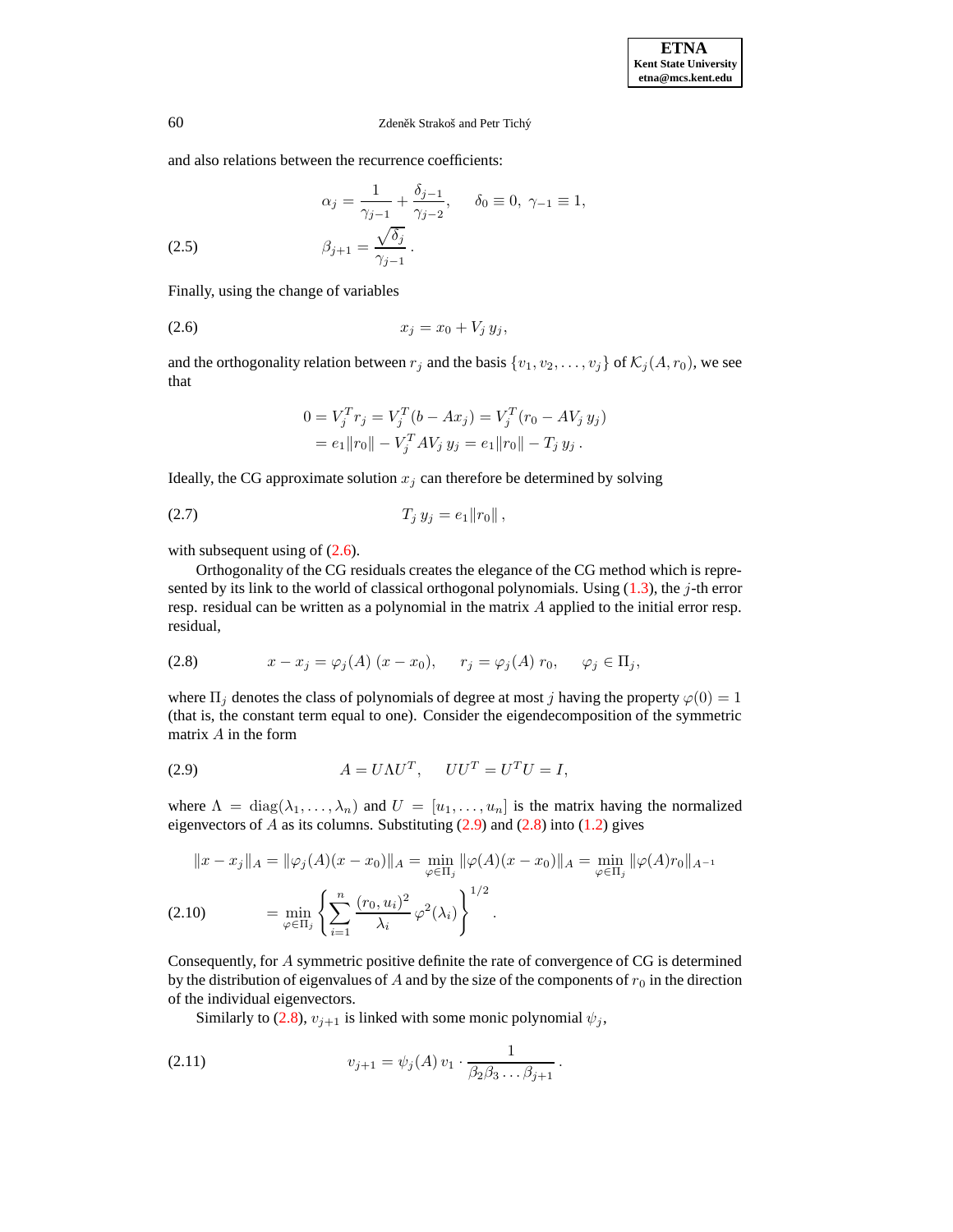Using the orthogonality of  $v_{j+1}$  to  $v_1, \ldots, v_j$ , the polynomial  $\psi_j$  is determined by the minimizing condition

<span id="page-5-0"></span>
$$
(2.12) \qquad \|\psi_j(A)v_1\| = \min_{\psi \in \mathcal{M}_j} \|\psi(A)v_1\| = \min_{\psi \in \mathcal{M}_j} \left\{ \sum_{i=1}^n (v_1, u_i)^2 \, \psi^2(\lambda_i) \right\}^{1/2},
$$

where  $\mathcal{M}_j$  denotes the class of monic polynomials of degree j.

We will explain what we consider the essence of the CG and Lanczos methods.

Whenever the CG or the Lanczos method (defined by  $(1.3)$  resp. by  $(2.1)$ ) is considered, there is a sequence  $1, \psi_1, \psi_2, \dots$  of the monic orthogonal polynomials determined by [\(2.12\)](#page-5-0). These polynomials are orthogonal with respect to the discrete inner product

(2.13) 
$$
(f,g) = \sum_{i=1}^{n} \omega_i f(\lambda_i) g(\lambda_i),
$$

where the weights  $\omega_i$  are determined as

(2.14) 
$$
\omega_i = (v_1, u_i)^2, \quad \sum_{i=1}^n \omega_i = 1,
$$

 $(v_1 = r_0/||r_0||)$ . For simplicity of notation we assume that all the eigenvalues of A are distinct and increasingly ordered (an extension to the case of multiple eigenvalues will be obvious). Let  $\zeta$ ,  $\xi$  be such that  $\zeta \leq \lambda_1 < \lambda_2 < \ldots < \lambda_n \leq \xi$ . Consider the distribution function  $\omega(\lambda)$  with the finite points of increase  $\lambda_1, \lambda_2, \ldots, \lambda_n$ ,

(2.15) 
$$
\omega(\lambda) = 0 \quad \text{for} \quad \lambda < \lambda_1,
$$

$$
\omega(\lambda) = \sum_{l=1}^i \omega_l \quad \text{for} \quad \lambda_i \leq \lambda < \lambda_{i+1},
$$

$$
\omega(\lambda) = 1 \quad \text{for} \quad \lambda_n \leq \lambda,
$$

see Fig. [2.1,](#page-21-0) and the corresponding Riemann-Stieltjes integral

<span id="page-5-2"></span>(2.16) 
$$
\int_{\zeta}^{\xi} f(\lambda) d\omega(\lambda) = \sum_{i=1}^{n} \omega_i f(\lambda_i).
$$

Then  $(2.12)$  can be rewritten as

<span id="page-5-1"></span>(2.17) 
$$
\psi_j = \arg \min_{\psi \in \mathcal{M}_j} \left\{ \int_{\zeta}^{\xi} \psi^2(\lambda) d\omega(\lambda) \right\}, \quad j = 0, 1, 2, \dots, n.
$$

The j steps of the CG resp. the Lanczos method starting with  $||r_0||v_1$  resp.  $v_1$  determine a symmetric tridiagonal matrix (with a positive subdiagonal)  $T_i$  [\(2.2\)](#page-3-1). Consider, analogously to [\(2.9\)](#page-4-1), the eigendecomposition of  $T_j$  in the form

(2.18) 
$$
T_j = S_j \Theta_j S_j^T, \quad S_j^T S_j = S_j S_j^T = I,
$$

 $\Theta_j = \text{diag}(\theta_1^{(j)}, \dots, \theta_j^{(j)}), S_j = [s_1^{(j)}, \dots, s_j^{(j)}].$  Please note that we can look at  $T_j$  also as determined by the CG or the Lanczos method applied to the j-dimensional problem  $T_jy_j =$  $e_1||r_0||$  resp.  $T_j$  with initial residual  $e_1||r_0||$  resp. starting vector  $e_1$ . Clearly, we can construct

**ETNA Kent State University etna@mcs.kent.edu**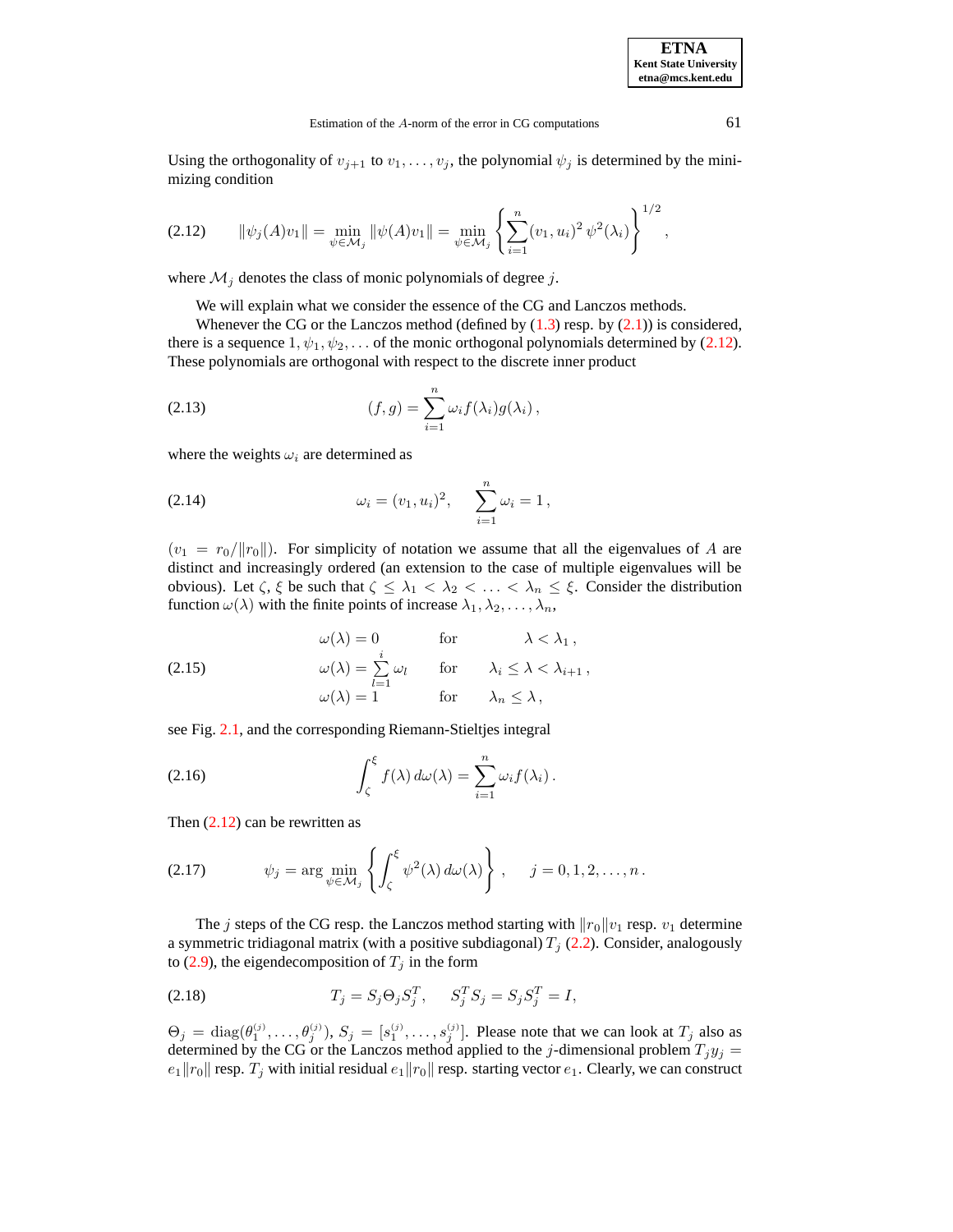62 Zdeněk Strakoš and Petr Tichý . . . 0 1  $\omega_1$  $\omega_2$  $\omega_3$  $\omega_4$  $\omega_n$  $\lambda_2$   $\lambda_3$ . . . . . . <sup>λ</sup><sup>n</sup> <sup>ξ</sup>

FIG. 2.1. *Distribution function*  $\omega(\lambda)$ 

Riemann-Stieltjes integral for this j-dimensional problem similarly as above. Let  $\zeta \leq \theta_1^{(j)}$  $\theta_2^{(j)} < \ldots < \theta_j^{(j)} \le \xi$  be the eigenvalues of  $T_j$  (Ritz values, they must be distinct, see, e.g. [\[38,](#page-24-14) Chapter 7]). Let

(2.19) 
$$
\omega_i^{(j)} = (e_1, s_i^{(j)})^2, \quad \sum_{i=1}^j \omega_i^{(j)} = 1
$$

be the weights determined by the squared size of the components of  $e_1$  in the direction of  $T_j$ 's eigenvectors, and

$$
\begin{aligned} \omega^{(j)}(\lambda) &= 0 & \text{for} & \lambda < \theta_1^{(j)} \,, \\ \omega^{(j)}(\lambda) &= \sum_{l=1}^i \omega_l^{(j)} & \text{for} & \theta_i^{(j)} \leq \lambda < \theta_{i+1}^{(j)}, \\ \omega^{(j)}(\lambda) &= 1 & \text{for} & \theta_j^{(j)} \leq \lambda \,. \end{aligned}
$$

Then the first j polynomials from the set  $\{1, \psi_1, \dots, \psi_n\}$  determined by [\(2.17\)](#page-5-1) are also determined by the condition based on the Riemann-Stieltjes integral with the distribution function  $\omega^{(j)}(\lambda)$ 

(2.20) 
$$
\psi_l = \arg \min_{\psi \in \mathcal{M}_l} \left\{ \int_{\zeta}^{\xi} \psi^2(\lambda) d\omega^{(j)}(\lambda) \right\}, \quad l = 0, 1, \dots, j,
$$

(we can look at the subsequence  $\{1, \psi_1, \dots, \psi_j\}$  as determined by the CG or the Lanczos method applied to the j-dimensional problem described above). The integral

<span id="page-6-0"></span>(2.21) 
$$
\int_{\zeta}^{\xi} f(\lambda) d\omega^{(j)}(\lambda) = \sum_{i=1}^{j} \omega_i^{(j)} f(\theta_i^{(j)})
$$

is the well-known j-th Gauss quadrature approximation of the integral  $(2.16)$ , see, e.g., [\[14\]](#page-23-15). Thus, the CG and Lanczos methods determine the sequence of distribution functions  $\omega^{(1)}(\lambda), \omega^{(2)}(\lambda), \ldots, \omega^{(j)}(\lambda), \ldots$  approximating in an optimal way (in the sense of Gauss quadrature, i.e.  $\omega^{(1)}(\lambda)$  ensures that for any polynomial of degree less than of equal to  $2l-1$ the value of the original integral  $(2.16)$  is approximated by  $(2.21)$  exactly) the original distribution function  $\omega(\lambda)$ , cf. [\[26\]](#page-24-15), [\[46,](#page-24-16) Chapter XV], [\[45\]](#page-24-17).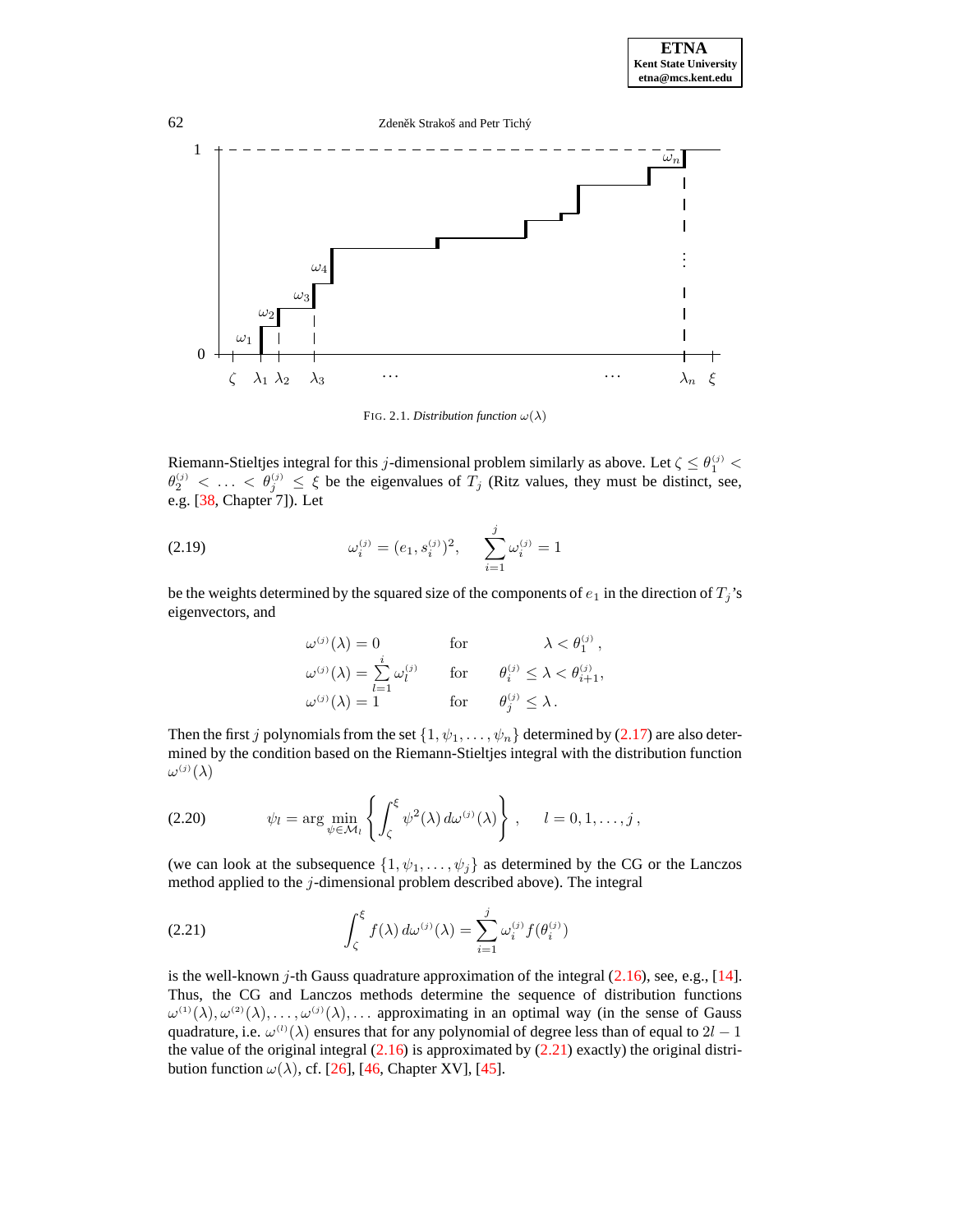**ETNA Kent State University etna@mcs.kent.edu**

All this is well-known. Gauss quadrature represents a classical textbook material and the connection of CG to Gauss quadrature was pointed out in the original paper [\[24\]](#page-24-0). This connection is, however, a key to understanding both mathematical properties and finite precision behaviour of the CG method.

Given A and  $r_0$ , [\(2.16\)](#page-5-2) and its Gauss quadrature approximations [\(2.21\)](#page-6-0) are for  $j =$  $1, 2, \ldots, n$  uniquely determined (remember we assumed that the eigenvalues of A are positive and distinct). Conversely, the distribution function  $\omega^{(j)}(\lambda)$  uniquely determines the symmetric tridiagonal matrix  $T_j$ , and, through [\(2.7\)](#page-4-3) and [\(2.6\)](#page-4-0), the CG approximation  $x_j$ . With  $f(\lambda) = \lambda^{-1}$  we have from [\(2.10\)](#page-4-4)

<span id="page-7-1"></span>(2.22) 
$$
||x - x_0||_A^2 = ||r_0||^2 \sum_{i=1}^n \frac{\omega_i}{\lambda_i} = ||r_0||^2 \int_{\zeta}^{\xi} \lambda^{-1} d\omega(\lambda),
$$

and, using  $(2.3)$  with  $j = n$ ,

<span id="page-7-2"></span>
$$
||x - x_0||_A^2 = (r_0, A^{-1}r_0) = ||r_0||^2(e_1, T_n^{-1}e_1) \equiv ||r_0||^2 (T_n^{-1})_{11}.
$$

Consequently,

(2.23) 
$$
\int_{\zeta}^{\xi} \lambda^{-1} d\omega(\lambda) = (T_n^{-1})_{11}.
$$

Repeating the same considerations using the CG method for  $T_j$  with the initial residual  $||r_0||e_1$ , or the Lanczos method for  $T_i$  with  $e_1$ 

<span id="page-7-3"></span>(2.24) 
$$
\int_{\zeta}^{\xi} \lambda^{-1} d\omega^{(j)}(\lambda) = (T_j^{-1})_{11}.
$$

Finally, applying the  $j$ -point Gauss quadrature to  $(2.16)$  gives

<span id="page-7-0"></span>(2.25) 
$$
\int_{\zeta}^{\xi} f(\lambda) d\omega(\lambda) = \int_{\zeta}^{\xi} f(\lambda) d\omega^{(j)}(\lambda) + R_j(f),
$$

where  $R_i(f)$  stands for the (truncation) error in the Gauss quadrature. In the next section we present several different ways of expressing [\(2.25\)](#page-7-0) with  $f(\lambda) = \lambda^{-1}$ .

**3. Basic Identities.** Multiplying the identity  $(2.25)$  by  $||r_0||^2$  gives

<span id="page-7-4"></span>(3.1) 
$$
\|r_0\|^2 \int_{\zeta}^{\xi} f(\lambda) d\omega(\lambda) = \|r_0\|^2 \int_{\zeta}^{\xi} f(\lambda) d\omega^{(j)}(\lambda) + \|r_0\|^2 R_j(f).
$$

Using [\(2.22\)](#page-7-1), [\(2.23\)](#page-7-2) and [\(2.24\)](#page-7-3), [\(3.1\)](#page-7-4) can for  $f(\lambda) = \lambda^{-1}$  be written as

$$
||x-x_0||_A^2 = ||r_0||^2 (T_n^{-1})_{11} = ||r_0||^2 (T_j^{-1})_{11} + ||r_0||^2 R_j(\lambda^{-1}).
$$

In [\[17,](#page-24-1) pp. 253-254] it was proved that for  $f(\lambda) = \lambda^{-1}$  the truncation error in the Gauss quadrature is equal to

$$
R_j(\lambda^{-1}) = \frac{\|x - x_j\|_A^2}{\|r_0\|^2},
$$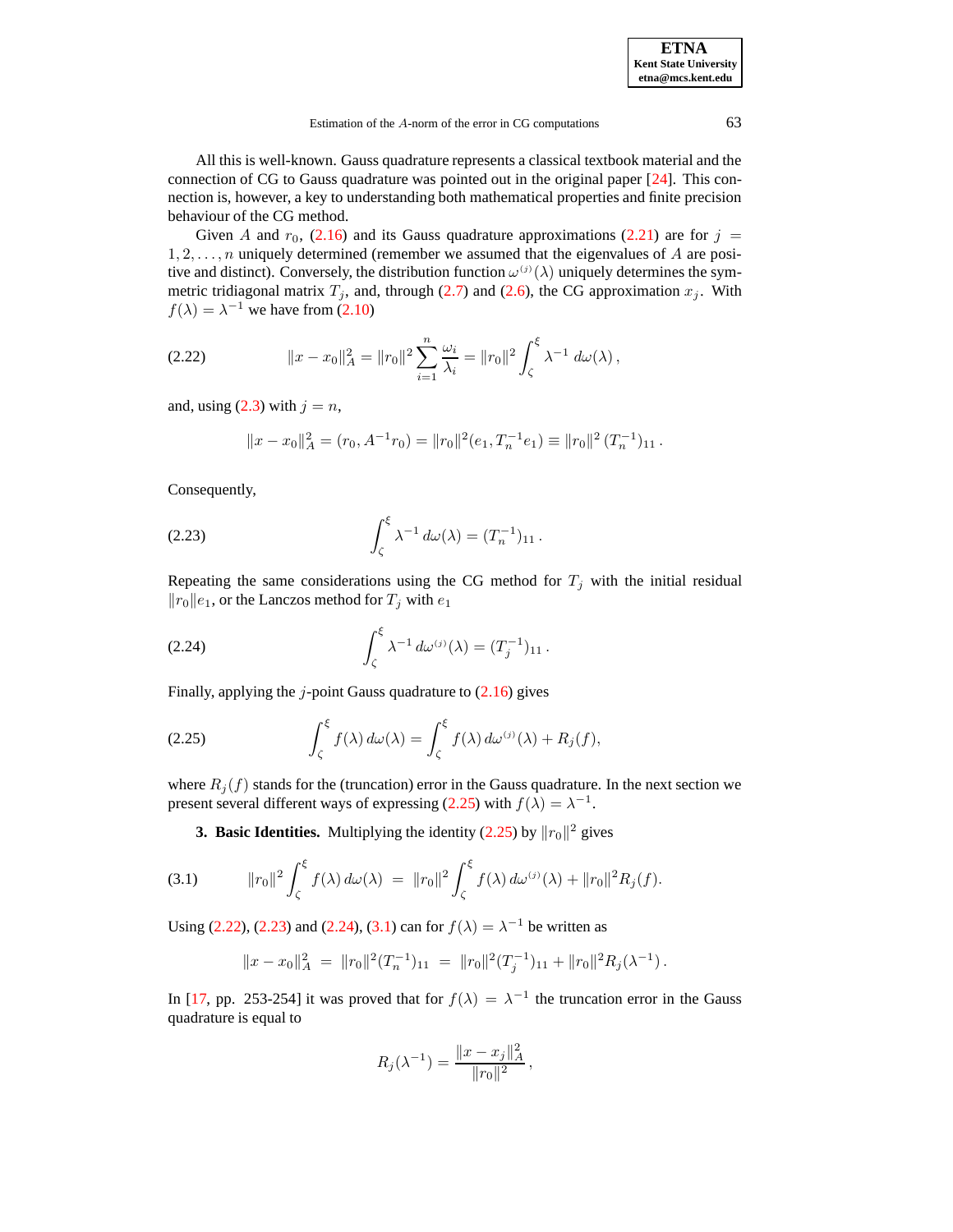<span id="page-8-0"></span>which gives

(3.2) 
$$
||x - x_0||_A^2 = ||r_0||^2 (T_j^{-1})_{11} + ||x - x_j||_A^2.
$$

Summarizing, the value of the  $j$ -th Gauss quadrature approximation to the integral  $(2.23)$  is the complement of the error in the *j*-th CG iteration measured by  $||x - x_j||_A^2/||r_0||^2$ ,

(3.3) 
$$
\frac{\|x - x_0\|_A^2}{\|r_0\|^2} = j\text{-point Gauss quadrature} + \frac{\|x - x_j\|_A^2}{\|r_0\|^2}.
$$

This relation was developed in  $[8]$  in the context of moments; it was a subject of extensive work motivated by estimation of the error norms in CG in the papers [\[12\]](#page-23-8), [\[15\]](#page-23-2) and [\[17\]](#page-24-1). Work in this direction continued and led to the papers [\[16\]](#page-23-3), [\[28\]](#page-24-8), [\[30\]](#page-24-10), [\[5\]](#page-23-14).

An interesting form of  $(3.2)$  was noticed by Warnick in  $[47]$ . In the papers mentioned above the values of  $||x-x_0||_A^2/||r_0||^2 = (T_n^{-1})_{11}$  and  $(T_j^{-1})_{11}$  were approximated from the actual Gauss quadrature calculations (or from the related recurrence relations). Using [\(2.7\)](#page-4-3) and [\(2.6\)](#page-4-0), the identities

$$
||r_0||^2 (T_j^{-1})_{11} = ||r_0|| e_1^T T_j^{-1} e_1 ||r_0||
$$
  
=  $||r_0|| v_1^T V_j T_j^{-1} e_1 ||r_0|| = (||r_0||v_1)^T (V_j T_j^{-1} e_1 ||r_0||)$   
=  $r_0^T (x_j - x_0)$ 

show that  $(T_j^{-1})_{11}$  is given by a simple inner product. Indeed,

<span id="page-8-1"></span>(3.4) 
$$
||x - x_0||_A^2 = r_0^T (x_j - x_0) + ||x - x_j||_A^2.
$$

This remarkable identity was pointed out to us by Saylor [\[41\]](#page-24-19), [\[40\]](#page-24-20). Please note that derivation of the identity  $(3.4)$  from the Gauss quadrature-based  $(3.2)$  uses the orthogonality relation  $v_1^T V_j = e_1$ . In finite precision computations this orthogonality relation does not hold. Consequently, [\(3.4\)](#page-8-1) does not hold in finite precision arithmetic. We will return to this point in Section [6.](#page-12-0)

A mathematically equivalent identity can be derived by simple algebraic manipulations without using Gauss quadrature,

$$
(x - x_0)^T A (x - x_0) = (x - x_j + x_j - x_0)^T A (x - x_0)
$$
  
=  $(x - x_j)^T A (x - x_0) + (x_j - x_0)^T A (x - x_0)$   
=  $(x - x_j)^T A (x - x_j + x_j - x_0) + (x_j - x_0)^T r_0$   
=  $||x - x_j||_A^2 + (x - x_j)^T A (x_j - x_0) + r_0^T (x_j - x_0)$   
=  $||x - x_j||_A^2 + r_j^T (x_j - x_0) + r_0^T (x_j - x_0),$ 

<span id="page-8-2"></span>hence

(3.5) 
$$
||x - x_0||_A^2 = r_j^T(x_j - x_0) + r_0^T(x_j - x_0) + ||x - x_j||_A^2.
$$

The right-hand side of [\(3.5\)](#page-8-2) contains, in comparison with [\(3.4\)](#page-8-1), the additional term  $r_j^T(x_j$  $x_0$ ). This term is in exact arithmetic equal to zero, but it has an important correction effect in finite precision computations (see Section  $\overline{6}$ ).

Relations  $(3.2)$ ,  $(3.4)$  and  $(3.5)$  represent various mathematically equivalent forms of [\(3.1\)](#page-7-4). While in [\(3.2\)](#page-8-0) the j-point Gauss quadrature is evaluated as  $(T_j^{-1})_{11}$ , in [\(3.4\)](#page-8-1) and [\(3.5\)](#page-8-2) this quantity is computed using inner products of the vectors that are at our disposal during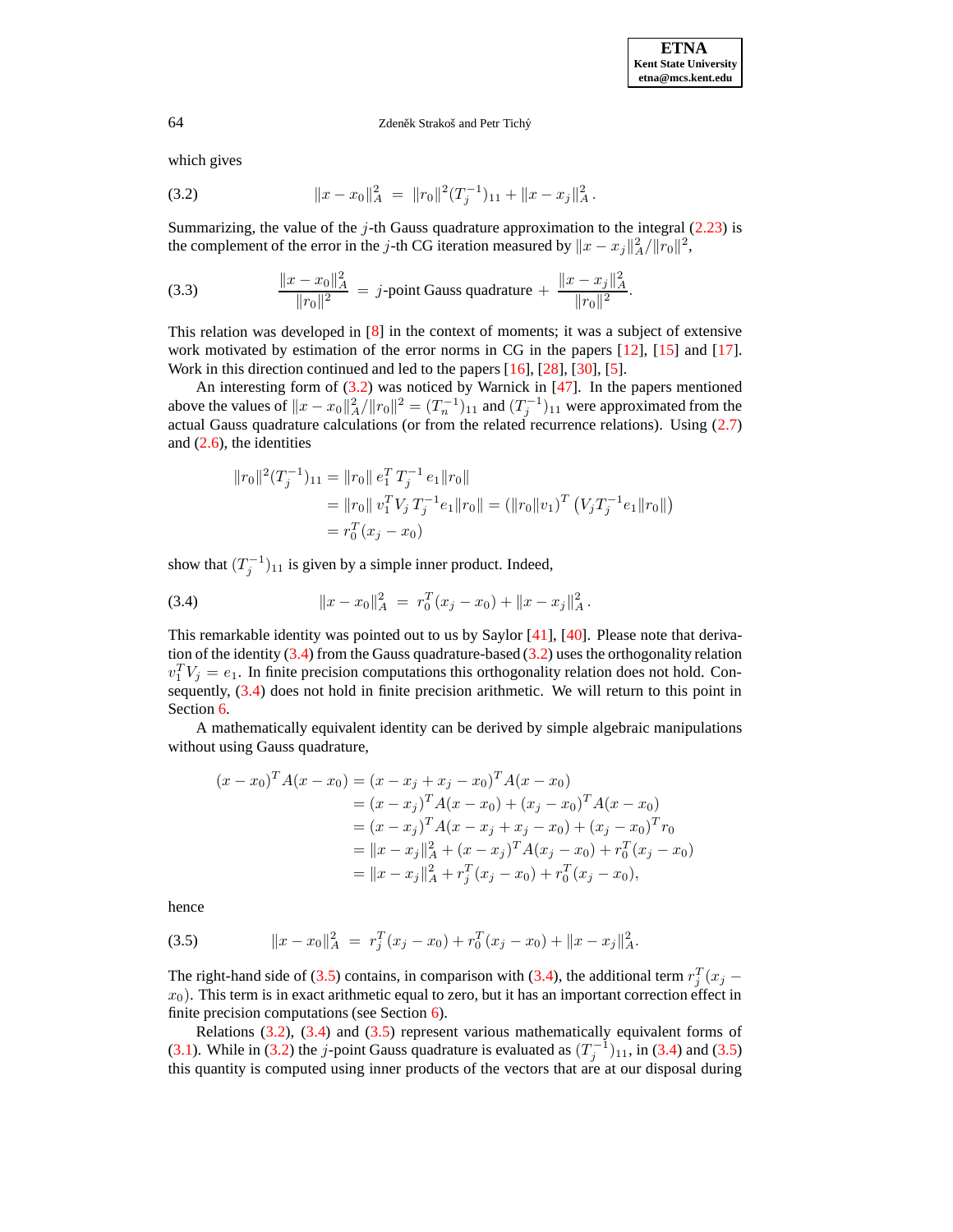| <b>ETNA</b>                  |
|------------------------------|
| <b>Kent State University</b> |
| etna@mcs.kent.edu            |

the iteration process. But, as mentioned in Introduction, there is much simpler identity  $(1.5)$ mathematically equivalent to  $(3.1)$ . It is very surprising that, though  $(1.5)$  is present in the Hestenes and Stiefel paper [\[24,](#page-24-0) Theorem 6.1, relation (6:2), p. 416], this identity has (at least to our knowledge) never been related to Gauss quadrature. Its derivation is very simple. Using [\(1.3\)](#page-1-1)

$$
||x - xi||2A - ||x - xi+1||2A = ||x - xi+1 + xi+1 - xi||2A - ||x - xi+1||2A= ||xi+1 - xi||2A + 2(x - xi+1)T A(xi+1 - xi)= \gammai2 piT Api + 2ri+1T(xi+1 - xi)= \gammai ||ri||2.
$$

Consequently, for  $0 \le l \le j \le n$ ,

<span id="page-9-0"></span>
$$
(3.7) \quad ||x - x_l||_A^2 - ||x - x_j||_A^2 = \sum_{i=1}^{j-1} (||x - x_i||_A^2 - ||x - x_{i+1}||_A^2) = \sum_{i=1}^{j-1} \gamma_i ||r_i||^2,
$$

and  $(3.1)$  can be written in the form

<span id="page-9-1"></span>(3.8) 
$$
||x - x_0||_A^2 = \sum_{i=0}^{j-1} \gamma_i ||r_i||^2 + ||x - x_j||_A^2.
$$

The numbers  $\gamma_i \|r_i\|^2$  are trivially computable; both  $\gamma_i$  and  $\|r_i\|^2$  are available at every iteration step. Please note that in the derivation of  $(3.7)$  we used the local orthogonality among the consecutive residuals and direction vectors only. We avoided using mutual orthogonality among the vectors with generally different indices. This fact will be very important in the rounding error analysis of the finite precision counterparts of  $(3.7)$  in Sections  $7-10$ .

**4. Estimating the** A-norm of the error. Using  $||x - x_0||_A^2 = ||r_0||^2 (T_n^{-1})_{11}$ , [\(3.2\)](#page-8-0) is written in the form

$$
||x - x_j||_A^2 = ||r_0||^2 [(T_n^{-1})_{11} - (T_j^{-1})_{11}].
$$

As suggested in [\[17,](#page-24-1) pp. 28–29], the unknown value  $(T_n^{-1})_{11}$  can be replaced, at a price of  $m-j$  extra steps, by a computable value  $(T_m^{-1})_{11}$  for some  $m > j$ . The paper [\[17\]](#page-24-1), however, did not properly use this idea and did not give a proper formula for computing the difference  $(T_m^{-1})_{11} - (T_j^{-1})_{11}$  without cancellation, which limited the applicability of the proposed result. Golub and Meurant cleverly resolved this trouble in [\[16\]](#page-23-3) and proposed an algorithm for estimating the A-norm of the error in the CG method called CGQL. This section will briefly summarize several important estimates.

Consider, in general,  $(3.1)$  for j and  $j + d$ , where d is some positive integer. The idea is simply to eliminate the unknown term  $\int_{\zeta}^{\xi} f(\lambda) d\omega(\lambda)$  by subtracting the identities for j and  $j + d$  which results in

$$
||r_0||^2 R_j(f) = ||r_0||^2 \bigg( \int_{\zeta}^{\xi} f(\lambda) d\omega^{(j+d)}(\lambda) - \int_{\zeta}^{\xi} f(\lambda) d\omega^{(j)}(\lambda) \bigg) + ||r_0||^2 R_{j+d}(f).
$$

In particular, using  $(3.2)$ ,  $(3.4)$ ,  $(3.5)$ , and  $(3.8)$  we obtain the mathematically equivalent identities

<span id="page-9-2"></span>(4.1)  $\|x - x_j\|_A^2 = \|r_0\|^2 \left[ (T_{j+d}^{-1})_{11} - (T_j^{-1})_{11} \right] + \|x - x_{j+d}\|_A^2,$ 

(4.2) 
$$
||x - x_j||_A^2 = r_0^T (x_{j+d} - x_j) + ||x - x_{j+d}||_A^2,
$$

(4.3) 
$$
||x - x_j||_A^2 = r_0^T (x_{j+d} - x_j) - r_j^T (x_j - x_0) + r_{j+d}^T (x_{j+d} - x_0) + ||x - x_{j+d}||_A^2,
$$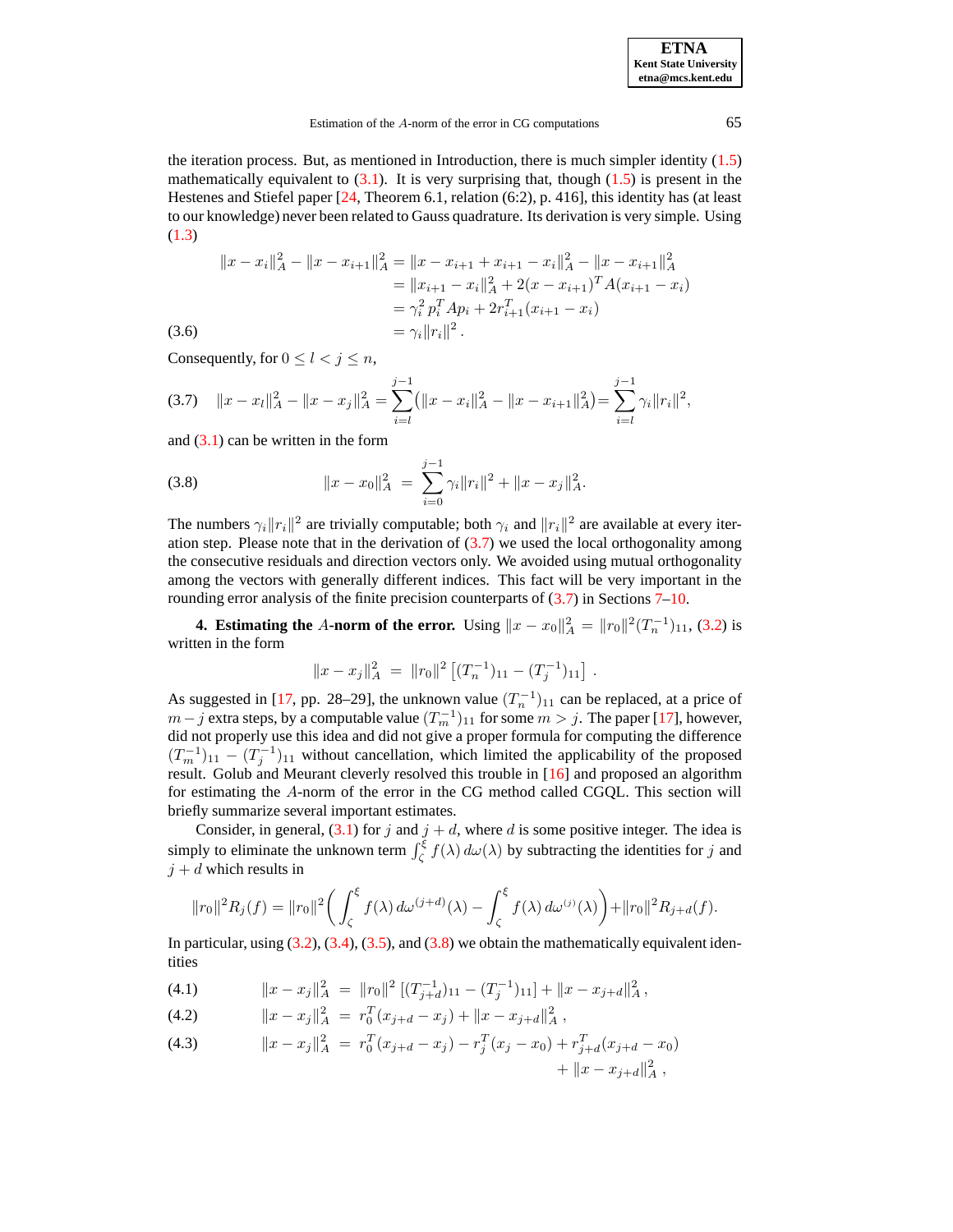and

<span id="page-10-0"></span>(4.4) 
$$
||x - x_j||_A^2 = \sum_{i=j}^{j+d-1} \gamma_i ||r_i||^2 + ||x - x_{j+d}||_A^2.
$$

Now recall that the  $A$ -norm of the error is in the CG method strictly decreasing. If  $d$  is chosen such that

<span id="page-10-1"></span>(4.5) 
$$
||x - x_j||_A^2 \gg ||x - x_{j+d}||_A^2,
$$

then neglecting  $||x - x_{j+d}||_A^2$  on the right-hand sides of [\(4.1\)](#page-9-2), [\(4.2\)](#page-9-2), [\(4.3\)](#page-9-2) and [\(4.4\)](#page-10-0) gives lower bounds (all mathematically equal) for the squared  $A$ -norm of the error in the  $j$ -th step. Under the assumption  $(4.5)$  these bounds are reasonably tight (their inaccuracy is given by  $||x - x_{j+d}||_A^2$ . We denote them

<span id="page-10-3"></span>(4.6) 
$$
\eta_{j,d} = \|r_0\|^2 \left[ (T_{j+d}^{-1})_{11} - (T_j^{-1})_{11} \right],
$$

where the difference  $(T_{j+d}^{-1})_{11} - (T_j^{-1})_{11}$  is computed by the algorithm CGQL from [\[16\]](#page-23-3),

<span id="page-10-5"></span>(4.7) 
$$
\mu_{j,d} = r_0^T (x_{j+d} - x_j),
$$

which refers to the original bound due to Warnick,

<span id="page-10-6"></span>(4.8) 
$$
\vartheta_{j,d} = r_0^T (x_{j+d} - x_j) - r_j^T (x_j - x_0) + r_{j+d}^T (x_{j+d} - x_0),
$$

which is the previous bound modified by the correction terms and

<span id="page-10-4"></span>(4.9) 
$$
\nu_{j,d} = \sum_{i=j}^{j+d-1} \gamma_i \|r_i\|^2.
$$

Clearly, the last bound, which is a direct consequence of  $[24,$  Theorem 6:1], see  $(1.5)$ , is much simpler than the others.

<span id="page-10-2"></span>Mathematically (in exact arithmetic)

(4.10) 
$$
\eta_{j,d} = \mu_{j,d} = \vartheta_{j,d} = \nu_{j,d} .
$$

In finite precision computations [\(4.10\)](#page-10-2) does not hold in general, and the different bounds may give substantially different results. *Does any of the identities* (*[4.1](#page-9-2)*)*–*(*[4.4](#page-10-0)*) *have any relevance for the quantities computed in finite precision arithmetic?* The work described in this subsection and the papers published on this subject would be of little practical use without answering this question.

<span id="page-10-7"></span>**5. Delay of convergence.** For more than 20 years the effects of rounding errors to the Lanczos and CG methods seemed devastating. Orthogonality among the computed vectors  $v_1, v_2, \ldots$  was usually lost very quickly, with a subsequent loss of linear independence. Consequently, the finite termination property was lost. Still, despite a total loss of orthogonality among the vectors in the Lanczos sequence  $v_1, v_2, \ldots$ , and despite a possible regular appearance of Lanczos vectors which were linearly dependent on the vectors computed in preceding iterations, the Lanczos and the CG methods produced reasonable results.

A fundamental work which brought light into this darkness was done by Paige. He proved that loss of orthogonality among the computed Lanczos vectors  $v_1, v_2, \ldots$  was possible only in the directions of the converged Ritz vectors  $z_l^{(j)} \equiv V_j s_l^{(j)}$ . For more details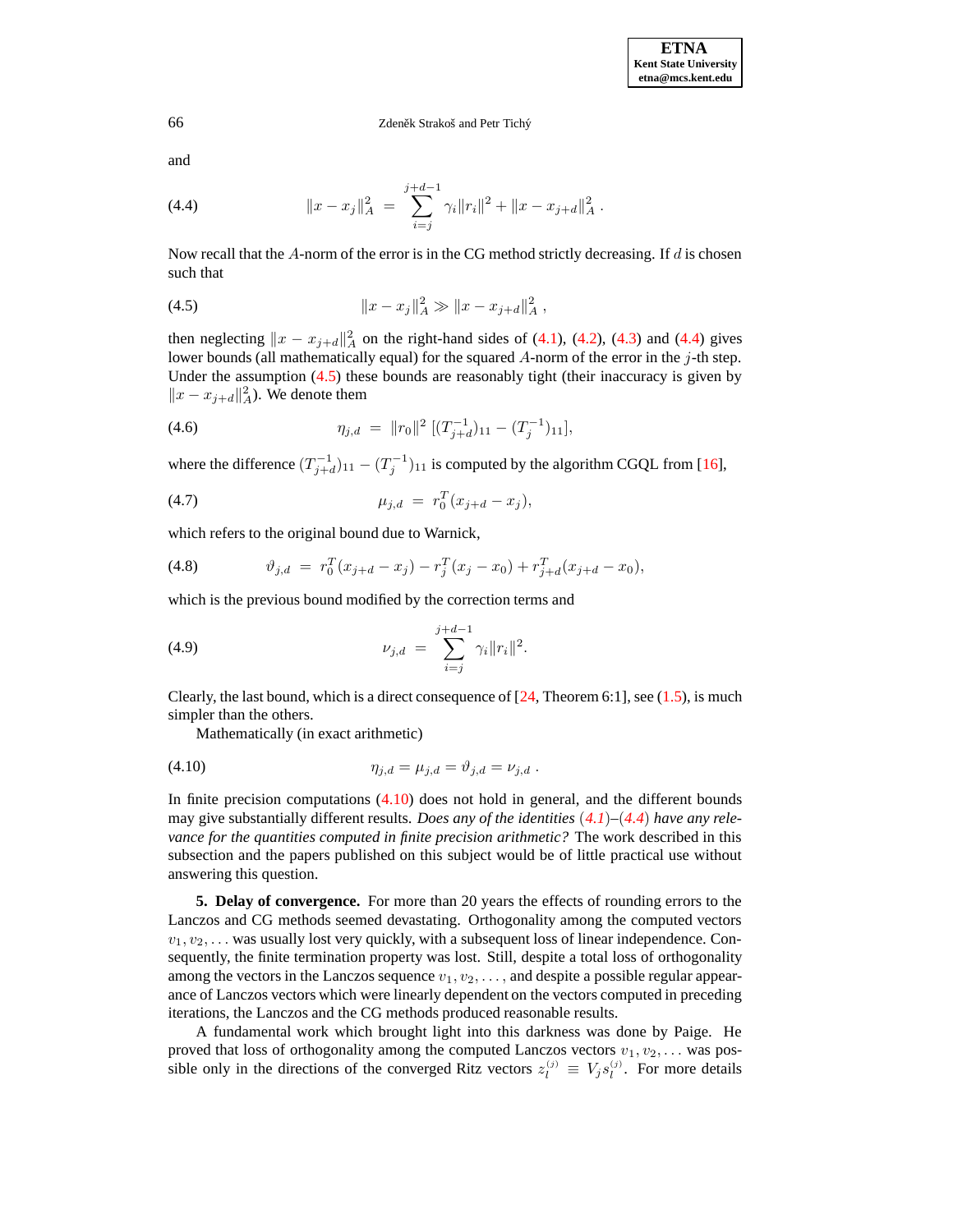see  $[33]$ ,  $[34]$ ,  $[35]$ ,  $[36]$ , the review paper  $[44]$ , Section 3.1] and the works quoted there (in particular [\[38\]](#page-24-14), [\[39\]](#page-24-22), [\[32\]](#page-24-23) and [\[45\]](#page-24-17)). Little was known about rounding errors in the Krylov subspace methods before the Ph.D. thesis of Paige [\[33\]](#page-24-3), and almost all results (with the exception of works on ultimate attainable accuracy) published on the subject after this thesis and the papers [\[34\]](#page-24-4), [\[35\]](#page-24-5), [\[36\]](#page-24-6) were based on them.

Another step, which can compete in originality with that of Paige, was made by Green-baum in [\[19\]](#page-24-11). If CG is used to solve a linear symmetric positive definite system  $Ax = b$  on a computer with machine precision  $\varepsilon$ , then [\[19\]](#page-24-11) shows that the A-norms of the errors  $||x-x_l||_A$ ,  $l = 1, 2, \ldots, j$  are very close to the A-norms of the errors  $\|\bar{x} - \bar{x}_l\|_{\overline{A}}, l = 1, 2, \ldots, j$ determined by the *exact* CG applied to some particular symmetric positive definite system  $\overline{A}(j)\overline{x}(j) = \overline{b}(j)$  (see [\[19,](#page-24-11) Theorem 3, pp. 26-27]). This system and the initial approximation  $\overline{x}_0(j)$  depend on the iteration step j. The matrix  $\overline{A}(j)$  is larger than the matrix A. Its eigenvalues must lie in tiny intervals about the eigenvalues of  $A$ , and there must be at least one eigenvalue of  $\overline{A}(j)$  close to each eigenvalue of A (the last result was proved in [\[43\]](#page-24-24)). Moreover, for each eigenvalue  $\lambda_i$  of A,  $i = 1, \ldots, n$  (similarly to Section [2](#page-3-3) we assume, with no loss of generality, that the eigenvalues of A are distinct), the weight  $\omega_i = (v_1, u_i)^2$ closely approximates the sum of weights corresponding to the eigenvalues of  $\overline{A}(j)$  clustered around  $\lambda_i$  (see [\[19,](#page-24-11) relation (8.21) on p. 60]).

The quantitative formulations of the relationships between A, b,  $x_0$  and  $\overline{A}(j)$ ,  $\overline{b}(j)$ ,  $\overline{x_0}(j)$ contains some terms related in various complicated ways to machine precision  $\varepsilon$  (see [\[19\]](#page-24-11),  $[43]$  and  $[17]$ , Theorems 5.1–5.3 and the related discussion on pp. 257–260]). The actual size of the terms given in the quoted papers documents much more difficulties of handling accurately peculiar technical problems of rounding error analysis than it says about the accuracy of the described relationships. The fundamental concept to which the (very often weak) rounding error bounds lead should be read: the first j steps of a *finite precision* CG computation for  $Ax = b$  can be viewed as the first j steps of the *exact* CG computation for some particular  $\overline{A}(j)\overline{x}(j) = \overline{b}(j)$ . This relationship was developed and proved theoretically. Numerical experiments show that its tightness is much better than the technically complicated theoretical calculations in [\[19\]](#page-24-11) would suggest. We will not continue with describing the results of the subsequent work [\[22\]](#page-24-12). We do not need it here. Moreover, a rigorous theoretical description of the model from [\[22\]](#page-24-12) in the language of Riemann-Stieltjes integral and Gauss quadrature still needs some clarification. We hope to return to that subject elsewhere.

As a consequence of the loss of orthogonality caused by rounding errors, convergence of the CG method is delayed. In order to illustrate this important point numerically, we plot in Fig. [5.1](#page-21-0) results of the CG method [\(1.3\)](#page-1-1) for the matrix  $A = Q\Lambda Q^T$ , where Q is the orthogonal matrix obtained from the Matlab QR-decomposition of the randomly generated matrix (computed by the Matlab command randn(n)), and  $\Lambda = \text{diag}(\lambda_1, \ldots, \lambda_n)$  is a diagonal matrix with the eigenvalues

(5.1) 
$$
\lambda_i = \lambda_1 + \frac{i-1}{n-1} (\lambda_n - \lambda_1) \rho^{n-i}, \quad i = 2, ..., n-1,
$$

see [\[43\]](#page-24-24). We have used  $n = 48$ ,  $\lambda_1 = 0.1$ ,  $\lambda_n = 1000$ ,  $\rho = 0.9$ ,  $x = (1, \dots, 1)^T$ ,  $b = Ax$ , and  $x_0 = (0, \ldots, 0)^T$ . We have simulated the exact arithmetic values by double reorthogonalization of the residual vectors (see  $[22]$ ). The quantities obtained from the CG implementation with the double reorthogonalized residuals will be denoted by (E). Fig. [5.1](#page-21-0) shows that when the double reorthogonalization is applied, the corresponding  $A$ -norm of the error (dashdotted line) can be very different from the A-norm of the error of the ordinary finite precision (FP) CG implementation (solid line). Without reorthogonalization, the orthogonality among the (FP) Lanczos vectors, measured by the Frobenius norm  $\|I - V_j^T V_j\|_F$  (dotted line), is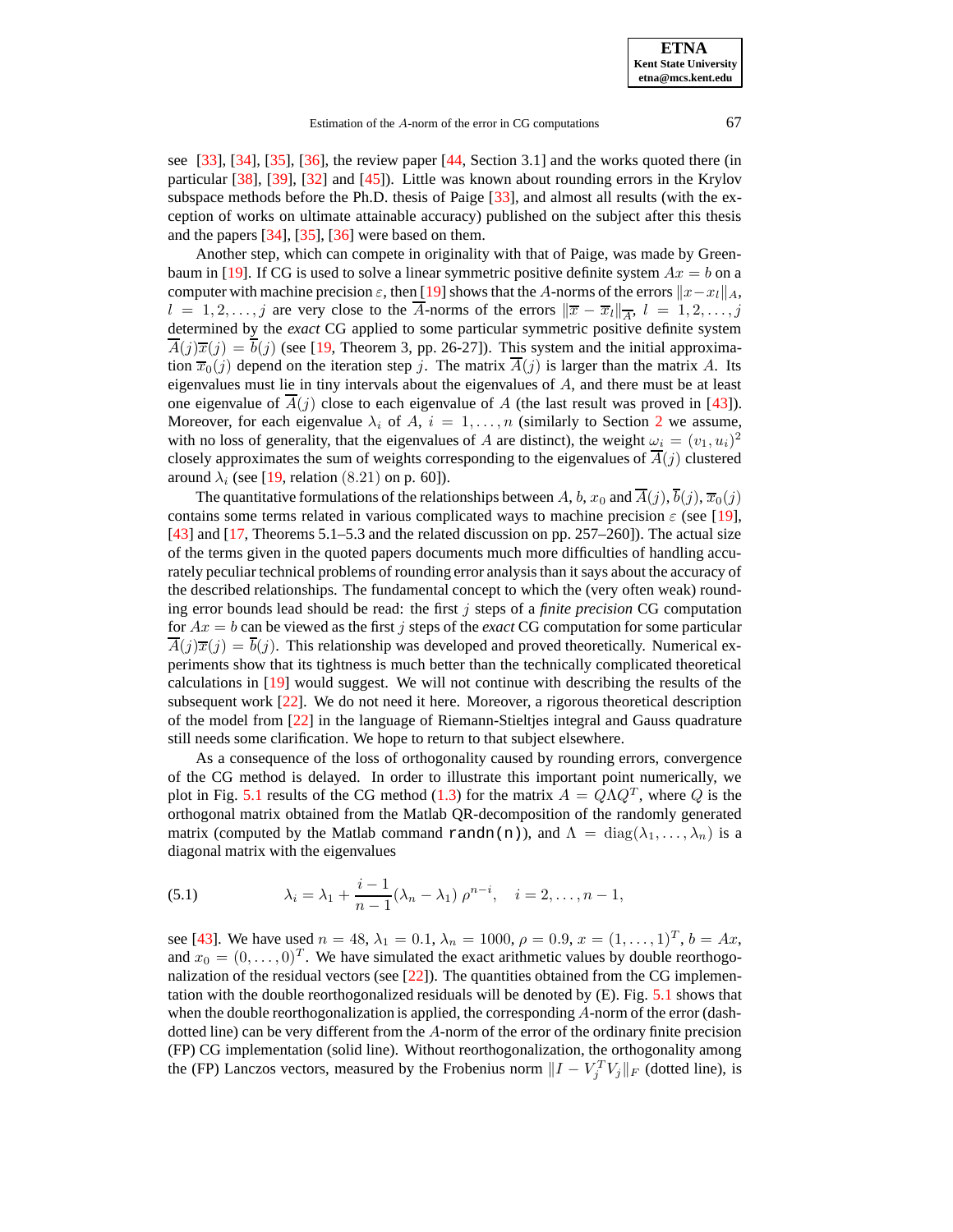68 Zdeněk Strakoš and Petr Tichý



FIG. 5.1. *The* A*-norm of the error for the CG implementation with the double reorthogonalized residuals* (E) (dashed-dotted line) is compared to the A-norm of the error of the ordinary finite precision CG implementation (FP) (solid line). The corresponding loss of orthogonality among the normalized residuals is plotted by the dots resp. the *dotted line.*

lost after a few iterations. With double reorthogonalization the orthogonality is kept close to machine precision (dots). Experiments were performed using Matlab 5.1 on a personal computer with machine precision  $\varepsilon \sim 10^{-16}$ .

We see that the delay of convergence due to loss of orthogonality can be very substantial. Consider now application of the estimates  $(4.6)$ – $(4.9)$  to finite precision computations. In derivation of all these estimates we assumed exact arithmetic. Consequently, in these derivations we did not count for any loss of orthogonality and delay of convergence. For the example presented above, the bounds can therefore be expected to give good results for the double reorthogonalized CG (dash-dotted convergence curve). Should they give anything reasonable also for the ordinary (FP) CG implementation (solid convergence curve)? If yes, then why? The following section explains that this question is of fundamental importance.

<span id="page-12-0"></span>**6. Examples.** Indeed, without a proper rounding error analysis of the identities [\(4.1\)](#page-9-2)– [\(4.4\)](#page-10-0) there is no justification that the estimates derived assuming exact arithmetic will work in finite precision arithmetic. For example, when the significant loss of orthogonality occurs, the bound  $\mu_{i,d}$  given by [\(4.7\)](#page-10-5) does not work!

This fact is demonstrated in Fig. [6.1](#page-21-0) which presents experimental results for the problem described in the previous section (see Fig. [5.1\)](#page-21-0). It plots the computed estimate  $|\mu_{j,d}|^{1/2}$ (dashed line) and demonstrates the importance of the correction term

(6.1) 
$$
c_{j,d} = -r_j^T(x_j - x_0) + r_{j+d}^T(x_{j+d} - x_0),
$$

 $(|c_{j,d}|^{1/2}$  is plotted by dots). Fig. [6.1](#page-21-0) shows clearly that when the global orthogonality (measured by  $||I - V_j^T V_j||_F$  and plotted by a dotted line) grows greater than  $||x - x_j||_A$  (solid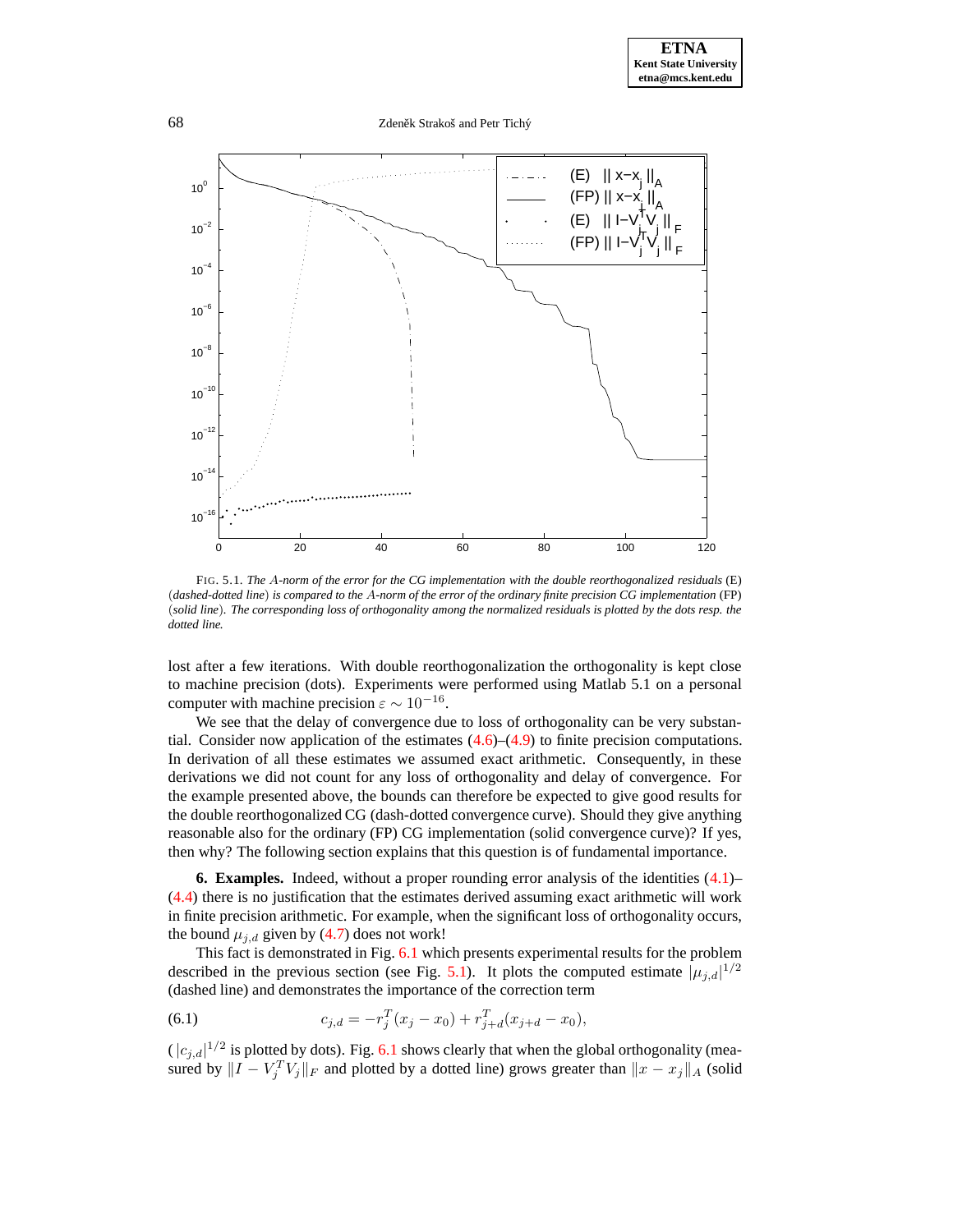Estimation of the A-norm of the error in CG computations 69



FIG. 6.1. *Error estimate*  $\mu_{j,d}^{1/2}$  *can fail. The computed estimate*  $|\mu_{j,d}|^{1/2}$  (*dashed line*) *for the A-norm of* the error (solid line) gives useful information about convergence only until the loss of orthogonality (dotted line) crosses the convergence curve. After that point  $\mu_{j,d}$  can even become negative, and must be modified by adding the *correction term*  $c_{j,d}$   $(|c_{j,d}|^{1/2}$  *is plotted by dots*)*. We used*  $d = 4$ *.* 

line), the bound  $\mu_{j,d}^{1/2}$ , which is based on global orthogonality, ceases to give any useful information about convergence ( $\mu_{j,d}$  may even become negative, therefore we plot the second root of its absolute value). Adding the correction term  $c_{j,d}$  to  $\mu_{j,d}$  gives  $\vartheta_{j,d}$ , see [\(4.8\)](#page-10-6), which gives estimates comparable to  $\eta_{i,d}$  and  $\nu_{i,d}$  (see Section [11\)](#page-21-1). In this experiment we used  $d = 4$ .

It is important to understand that the additional rounding errors in computing  $\eta_{i,d}$   $\mu_{i,d}$ ,  $\vartheta_{i,d}$  and  $\nu_{i,d}$  from the given formulas (the algorithm CGQL and  $(4.7)$  $(4.7)$  $(4.7)$ – $(4.9)$  $(4.9)$  $(4.9)$ ) do not affect significantly the values of the computed bounds and do not represent a problem. The problem is in the fact, that when the orthogonality is significantly lost, the input quantities used in the algorithm CGQL and in the formulas  $(4.7)$  $(4.7)$  $(4.7)$ – $(4.9)$  $(4.9)$  $(4.9)$  are significantly different from their exact precision counterparts. These quantities affected by the loss of orthogonality are plugged into the formulas which assume, in their derivation, exact orthogonality.

In order to stress the previous point and to underline the necessity of rounding error analysis of the identities  $(4.7)$  $(4.7)$  $(4.7)$ – $(4.9)$  $(4.9)$  $(4.9)$ , we present the following analogous example. In the Lanczos method the eigenvalues  $\theta_1^{(j)} < \theta_2^{(j)} < \ldots < \theta_j^{(j)}$  of  $T_j$  (Ritz values) are considered approximations to the eigenvalues of the matrix A (see Section [2\)](#page-3-3). Let  $\theta_l^{(j)}$ ,  $z_l^{(j)} = V_j s_l^{(j)}$ (where  $s_l^{(j)}$  is the normalized eigenvector of  $T_j$  corresponding to  $\theta_l^{(j)}$ ) represents an approximate eigenpair of A. In exact arithmetic we have the following bound for the distance of  $\theta_l^{(j)}$ to the nearest eigenvalue of A

<span id="page-13-0"></span>(6.2) 
$$
\min_{i} |\lambda_{i} - \theta_{l}^{(j)}| \leq \frac{\|Az_{l}^{(j)} - \theta_{l}^{(j)}z_{l}^{(j)}\|}{\|z_{l}^{(j)}\|} = \|Az_{l}^{(j)} - \theta_{l}^{(j)}z_{l}^{(j)}\|,
$$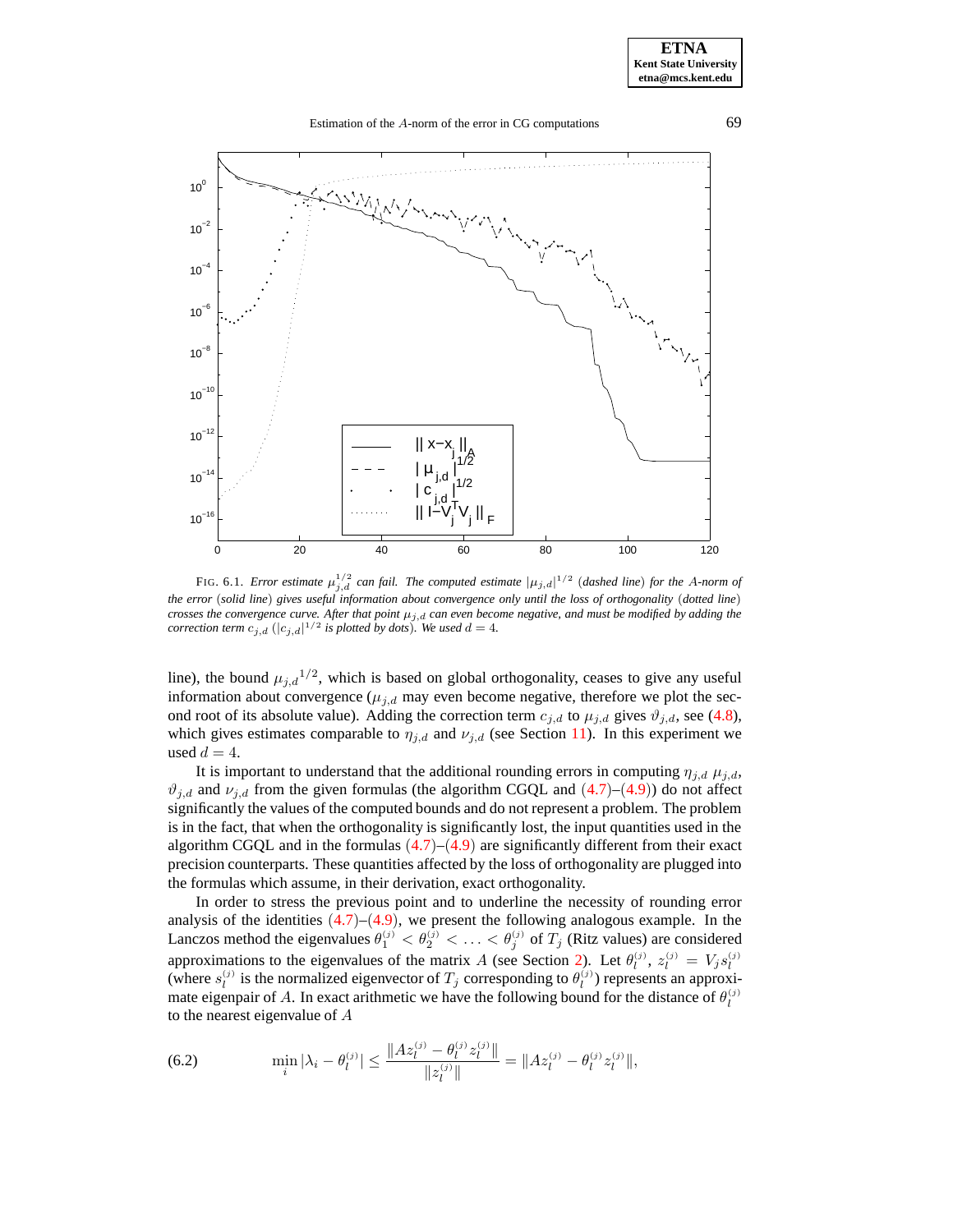where  $||z_i^{(j)}|| = 1$  due to the orthonormality of the Lanczos vectors  $v_1, \ldots, v_j$ . Using [\(2.3\)](#page-3-2),  $||Az_l^{(j)} - \theta_l^{(j)}z_l^{(j)}|| = \beta_{j+1}(e_j, s_l^{(j)})$ , which gives

<span id="page-14-1"></span>(6.3) 
$$
\min_i |\lambda_i - \theta_l^{(j)}| \leq \beta_{j+1}(e_j, s_l^{(j)}) \equiv \delta_{lj},
$$

see, e.g., [\[38\]](#page-24-14), [\[36\]](#page-24-6). Consequently, in exact arithmetic, if  $\delta_{lj}$  is small, then  $\theta_l^{(j)}$  must be close to some  $\lambda_i$ . In finite precision arithmetic loss of orthogonality has, among the others, a very unpleasant effect: we cannot guarantee, in general, that  $z_l^{(j)}$ , which is a linear combination of  $v_1, \ldots, v_j$  has a nonvanishing norm. We can still compute  $\delta_{lj}$  from  $\beta_{j+1}$  and  $T_j$ ; the effect of rounding errors in this additional computation is negligible. We can therefore say, similarly to the analogous statements published about computation of the convergence estimates in the CG method, that  $\delta_{lj}$  is in the presence of rounding errors computed "accurately". Does  $\delta_{lj}$ computed in finite precision arithmetic tell anything about convergence of  $\theta_l^{(j)}$  to some  $\lambda_i$ ? Yes, it does! But this affirmative answer is based neither on the exact precision formulas [\(6.2\)](#page-13-0) and [\(6.3\)](#page-14-1), nor on the fact that  $\delta_{lj}$  is computed "accurately". It is based on an ingenious analysis due to Paige, who have shown that the orthogonality can be lost in the directions of the well approximated eigenvectors only. For the complicated details of this difficult result we refer to [\[33\]](#page-24-3), [\[37\]](#page-24-25) and to the summary given in [\[44,](#page-24-21) Theorem 2]. We see that even in finite precision computations small  $\delta_{lj}$  guarantees that  $\theta_l^{(j)}$  approximates some  $\lambda_i$  to high accuracy. It is very clear, however, that this conclusion is the result of the rounding error analysis of the Lanczos method given by Paige, and no similar statement could be made without this analysis.

In the following three sections we present rounding error analysis of the bound  $\nu_{j,d}$  given by ([4.4](#page-10-0)) and ([4.9](#page-10-4)). We concentrate on  $\nu_{j,d}$  because it is the simplest of all the others. If  $\nu_{j,d}$ is proved numerically stable, then there is a small reason for using the other bounds  $\eta_{j,d}$  or  $\vartheta_{j,d}$  in practical computations.

<span id="page-14-0"></span>**7. Finite precision CG computations.** In the analysis we assume the standard model of floating point arithmetic with machine precision  $\varepsilon$ , see, e.g. [\[25,](#page-24-26) (2.4)],

<span id="page-14-3"></span>(7.1) 
$$
fl[a \circ b] = (a \circ b)(1 + \delta), \qquad |\delta| \leq \varepsilon,
$$

where a and b stands for floating-point numbers and the symbol  $\circ$  stands for the operations addition, subtraction, multiplication and division. We assume that this model holds also for the square root operation. Under this model, we have for operations involving vectors  $v, w, a$ scalar  $\alpha$  and the matrix A the following standard results [\[18\]](#page-24-27), see also [\[20\]](#page-24-28), [\[35\]](#page-24-5)

<span id="page-14-2"></span>(7.2)  $\|\alpha v - \mathbf{f}\|\alpha v\|\leq \varepsilon \|\alpha v\|,$ 

(7.3) 
$$
||v + w - f||v + w|| \le \varepsilon (||v|| + ||w||),
$$

(7.4) 
$$
|(v, w) - \text{fl}[(v, w)]| \leq \varepsilon n (1 + O(\varepsilon)) ||v|| ||w||,
$$

$$
(7.5) \t\t\t\t ||Av - \mathsf{fl}[Av]|| \leq \varepsilon c ||A|| ||v||.
$$

When  $A$  is a matrix with at most  $h$  nonzeros in any row and if the matrix-vector product is computed in the standard way,  $c = hn^{1/2}$ . In the following analysis we count only for the terms linear in the machine precision epsilon  $\varepsilon$  and express the higher order terms as  $O(\varepsilon^2)$ . By  $O(const)$  where const is different from  $\varepsilon^2$  we denote const multiplied by a bounded positive term of an insignificant size which is independent of the *const* and of any other variables present in the bounds.

<span id="page-14-4"></span>Numerically, the CG iterates satisfy

$$
(7.6) \t\t\t x_{j+1} = x_j + \gamma_j p_j + \varepsilon z_j^x,
$$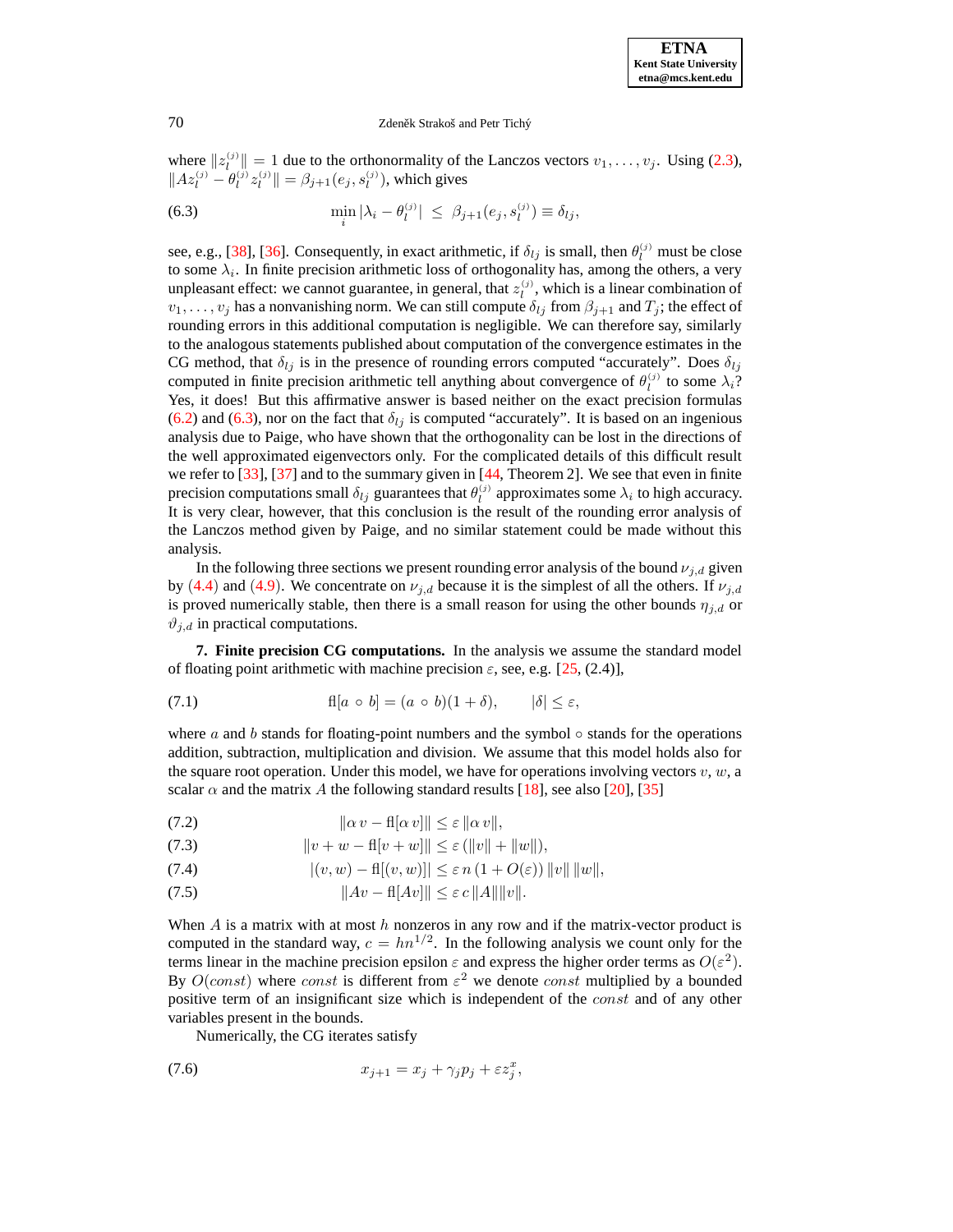**ETNA Kent State University etna@mcs.kent.edu**

Estimation of the A-norm of the error in CG computations 71

$$
(7.7) \t\t\t\t r_{j+1} = r_j - \gamma_j Ap_j + \varepsilon z_j^r,
$$

(7.8) 
$$
p_{j+1} = r_{j+1} + \delta_{j+1} p_j + \varepsilon z_j^p,
$$

where  $\epsilon z_j^x$ ,  $\epsilon z_j^r$  and  $\epsilon z_j^p$  account for the local roundoff  $(r_0 = b - Ax_0 - \epsilon f_0, \epsilon ||f_0|| \leq$  $\varepsilon\{\|b\| + \|Ax_0\| + c\|A\|\|x_0\|\} + O(\varepsilon^2)$ ). The local roundoff can be bounded according to the standard results  $(7.2)$ – $(7.5)$  in the following way

<span id="page-15-3"></span>(7.9) 
$$
\varepsilon \|z_j^x\| \le \varepsilon \{||x_j|| + 2 ||\gamma_j p_j||\} + O(\varepsilon^2) \le \varepsilon \{3||x_j|| + 2||x_{j+1}||\} + O(\varepsilon^2),
$$

$$
(7.10) \quad \varepsilon \, \|z_j^r\| \le \varepsilon \, \{ \|r_j\| + 2 \, \|\gamma_j A p_j\| + c \, \|A\| \|\gamma_j p_j\| \} + O(\varepsilon^2),
$$

$$
(7.11) \quad \varepsilon \|z_j^p\| \le \varepsilon \left\{\|r_{j+1}\| + 2\left\|\delta_{j+1}p_j\right\|\right\} + O(\varepsilon^2) \le \varepsilon \left\{\frac32\|r_{j+1}\| + 2\|p_{j+1}\|\right\} + O(\varepsilon^2).
$$

Similarly, the computed coefficients  $\gamma_j$  and  $\delta_j$  satisfy

<span id="page-15-1"></span>(7.12) 
$$
\gamma_j = \frac{\|r_j\|^2}{p_j^T A p_j} + \varepsilon \zeta_j^{\gamma}, \quad \delta_j = \frac{\|r_j\|^2}{\|r_{j-1}\|^2} + \varepsilon \zeta_j^{\delta}.
$$

Assuming  $n\varepsilon \ll 1$ , the local roundoff  $\varepsilon \zeta_j^{\delta}$  is bounded, according to [\(7.1\)](#page-14-3) and [\(7.4\)](#page-14-2), by

(7.13) 
$$
\varepsilon |\zeta_j^{\delta}| \leq \varepsilon \frac{\|r_j\|^2}{\|r_{j-1}\|^2} O(n) + O(\varepsilon^2).
$$

Using [\(7.2\)](#page-14-2)–[\(7.5\)](#page-14-2) and  $||A|| ||p_j||^2/(p_j, Ap_j) \le \kappa(A)$ ,

$$
f_1[(p_j, Ap_j)] = (p_j, Ap_j) + \varepsilon ||Ap_j|| ||p_j|| O(n) + \varepsilon ||A|| ||p_j||^2 O(c) + O(\varepsilon^2)
$$
  
=  $(p_j, Ap_j)(1 + \varepsilon \kappa(A)O(n + c)) + O(\varepsilon^2).$ 

Assuming  $\varepsilon(n+c) \kappa(A) \ll 1$ , the local roundoff  $\varepsilon \zeta_j^{\gamma}$  is bounded by

<span id="page-15-4"></span>(7.14) 
$$
\varepsilon |\zeta_j^{\gamma}| \leq \varepsilon \kappa(A) \frac{\|r_j\|^2}{(p_j, Ap_j)} O(n+c) + O(\varepsilon^2).
$$

It is well-known that in finite precision arithmetic the true residual  $b - Ax_j$  differs from the recursively updated residual vector  $r_j$ ,

<span id="page-15-2"></span>
$$
(7.15) \t\t\t r_j = b - Ax_j - \varepsilon f_j.
$$

This topic was studied in [\[42\]](#page-24-29) and [\[20\]](#page-24-28). The results can be written in the following form

<span id="page-15-5"></span>(7.16) 
$$
\|\varepsilon f_j\| \leq \varepsilon \|A\| \left( \|x\| + \max_{0 \leq i \leq j} \|x_i\| \right) O(jc),
$$

(7.17) 
$$
||r_j|| = ||b - Ax_j|| (1 + \varepsilon F_j),
$$

where  $\varepsilon F_j$  is bounded by

<span id="page-15-0"></span>
$$
(7.18) \t\t |\varepsilon F_j| = \frac{||r_j|| - ||b - Ax_j||}{||b - Ax_j||} \le \frac{||r_j - (b - Ax_j)||}{||b - Ax_j||} = \frac{\varepsilon ||f_j||}{||b - Ax_j||}.
$$

Rounding errors affect results of CG computations in two main ways: they delay convergence (see Section [5\)](#page-10-7) and limit the ultimate attainable accuracy. Here we are primarily interested in estimating the convergence rate. We therefore assume that the final accuracy level has not been reached yet and  $\varepsilon f_j$  is, in comparison to the size of the true and iterative residuals, small. In the subsequent text we will relate the numerical inaccuracies to the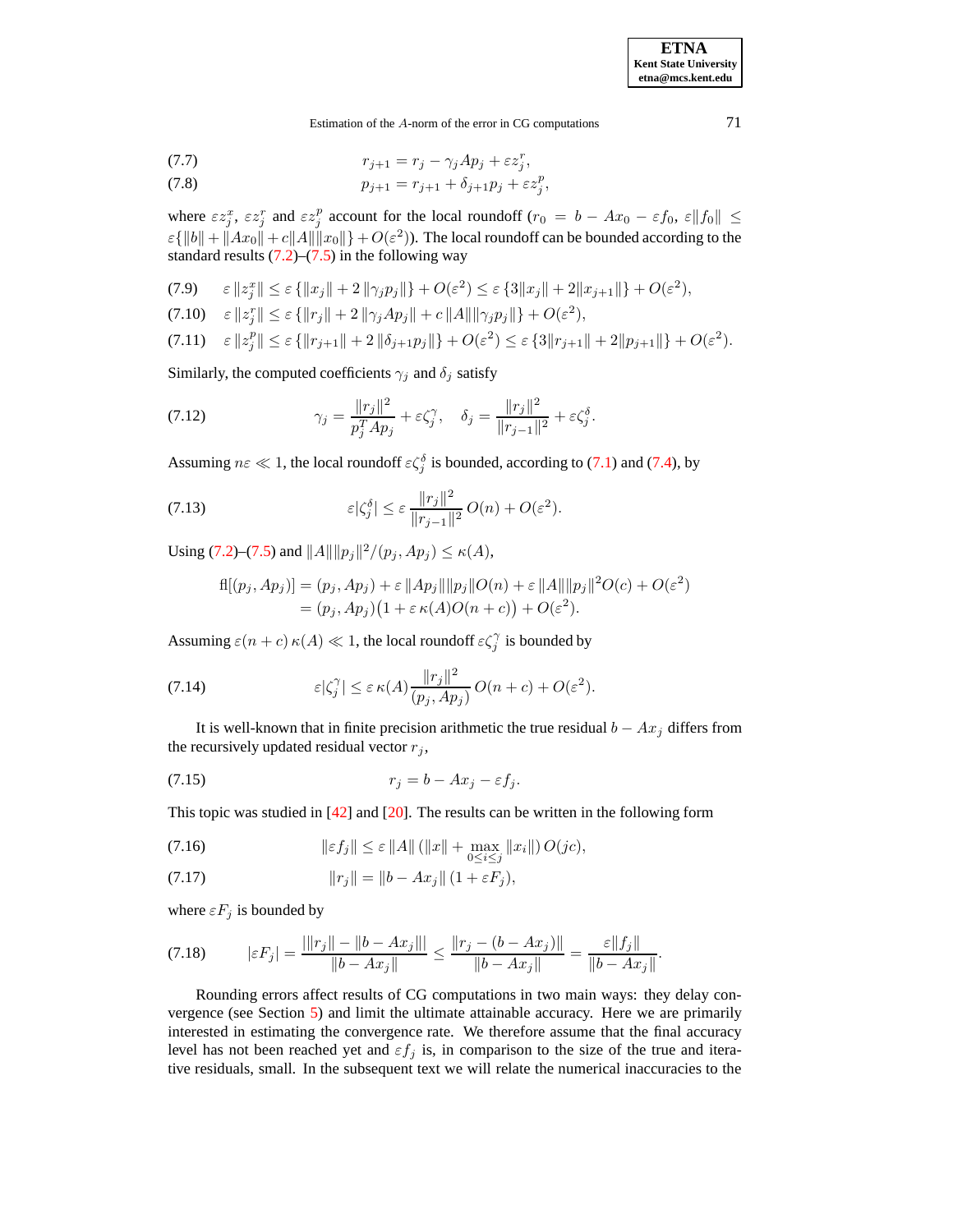A-norm of the error  $||x - x_j||_A$ . The following inequalities derived from ([7.18](#page-15-0)) will prove useful,

<span id="page-16-4"></span>
$$
(7.19) \qquad \lambda_1^{1/2} \|x - x_j\|_A \left(1 + \varepsilon F_j\right) \le \|r_j\| \le \lambda_n^{1/2} \|x - x_j\|_A \left(1 + \varepsilon F_j\right).
$$

The monotonicity of the A-norm and of the Euclidean norm of the error is in CG preserved (with small additional inaccuracy) also in finite precision computations(see [\[19\]](#page-24-11), [\[22\]](#page-24-12)). Using this fact we get for  $j \geq i$ 

<span id="page-16-5"></span>
$$
(7.20) \qquad \varepsilon \frac{\|r_j\|}{\|r_i\|} \leq \varepsilon \frac{\lambda_n^{1/2}}{\lambda_1^{1/2}} \cdot \frac{\|x - x_j\|_A}{\|x - x_i\|_A} \cdot \frac{(1 + \varepsilon F_j)}{(1 + \varepsilon F_i)} \leq \varepsilon \kappa(A)^{1/2} + O(\varepsilon^2).
$$

This bound will be used later.

**8. Finite precision analysis – basic identity.** The bounds [\(4.6\)](#page-10-3)–[\(4.9\)](#page-10-4) are mathematically equivalent. We will concentrate on the simplest one given by  $\nu_{i,d}$  [\(4.9\)](#page-10-4) and prove that it gives (up to a small term) correct estimates also in finite precision computations. In particular, we prove that the ideal (exact precision) identity [\(4.4\)](#page-10-0) changes numerically to

<span id="page-16-0"></span>(8.1) 
$$
||x - x_j||_A^2 = \nu_{j,d} + ||x - x_{j+d}||_A^2 + \widetilde{\nu}_{j,d},
$$

where  $\tilde{\nu}_{j,d}$  is as small as it can be (the analysis here will lead to much stronger results than the analysis of the finite precision counterpart of  $(4.1)$  given in  $[17]$ ). Please note that the difference between [\(4.4\)](#page-10-0) and [\(8.1\)](#page-16-0) *is not trivial*. The ideal and numerical counterparts of each individual term in these identities may be orders of magnitude different! Due to the facts that rounding errors in computing  $\nu_{j,d}$  numerically from the quantities  $\gamma_i$ ,  $r_i$  are negligible and that  $\tilde{\nu}_{j,d}$  will be related to  $\varepsilon ||x - x_j||_A$ , [\(8.1\)](#page-16-0) will justify the estimate  $\nu_{j,d}$  in finite precision computations.

From the identity for the numerically computed approximate solution

$$
||x - x_j||_A^2 = ||x - x_{j+1} + x_{j+1} - x_j||_A^2
$$
  
=  $||x - x_{j+1}||_A^2 + 2(x - x_{j+1})^T A (x_{j+1} - x_j) + ||x_{j+1} - x_j||_A^2,$ 

<span id="page-16-1"></span>we obtain easily

$$
(8.2) \quad \|x - x_j\|_A^2 - \|x - x_{j+1}\|_A^2 = \|x_{j+1} - x_j\|_A^2 + 2\left(x - x_{j+1}\right)^T A (x_{j+1} - x_j).
$$

Please note that  $(8.2)$  represents an identity for the computed quantities. In order to get the desired form leading to  $(8.1)$ , we will develop the right hand side of  $(8.2)$ . In this derivation we will rely on local properties of the finite precision CG recurrences  $(7.6)$ – $(7.8)$  and  $(7.12)$ .

Using  $(7.6)$ , the first term on the right hand side of  $(8.2)$  can be written as

<span id="page-16-2"></span>(8.3)  
\n
$$
||x_{j+1} - x_j||_A^2 = (\gamma_j p_j + \varepsilon z_j^x)^T A (\gamma_j p_j + \varepsilon z_j^x) \\
= \gamma_j^2 p_j^T A p_j + 2\varepsilon \gamma_j p_j^T A z_j^x + O(\varepsilon^2) \\
= \gamma_j^2 p_j^T A p_j + 2\varepsilon (x_{j+1} - x_j)^T A z_j^x + O(\varepsilon^2).
$$

Similarly, the second term on the right hand side of  $(8.2)$  transforms, using  $(7.15)$ , to the form

<span id="page-16-3"></span>
$$
2(x - x_{j+1})^T A (x_{j+1} - x_j) = 2 (r_{j+1} + \varepsilon f_{j+1})^T (x_{j+1} - x_j)
$$
  
=  $2 r_{j+1}^T (x_{j+1} - x_j) + 2 \varepsilon f_{j+1}^T (x_{j+1} - x_j).$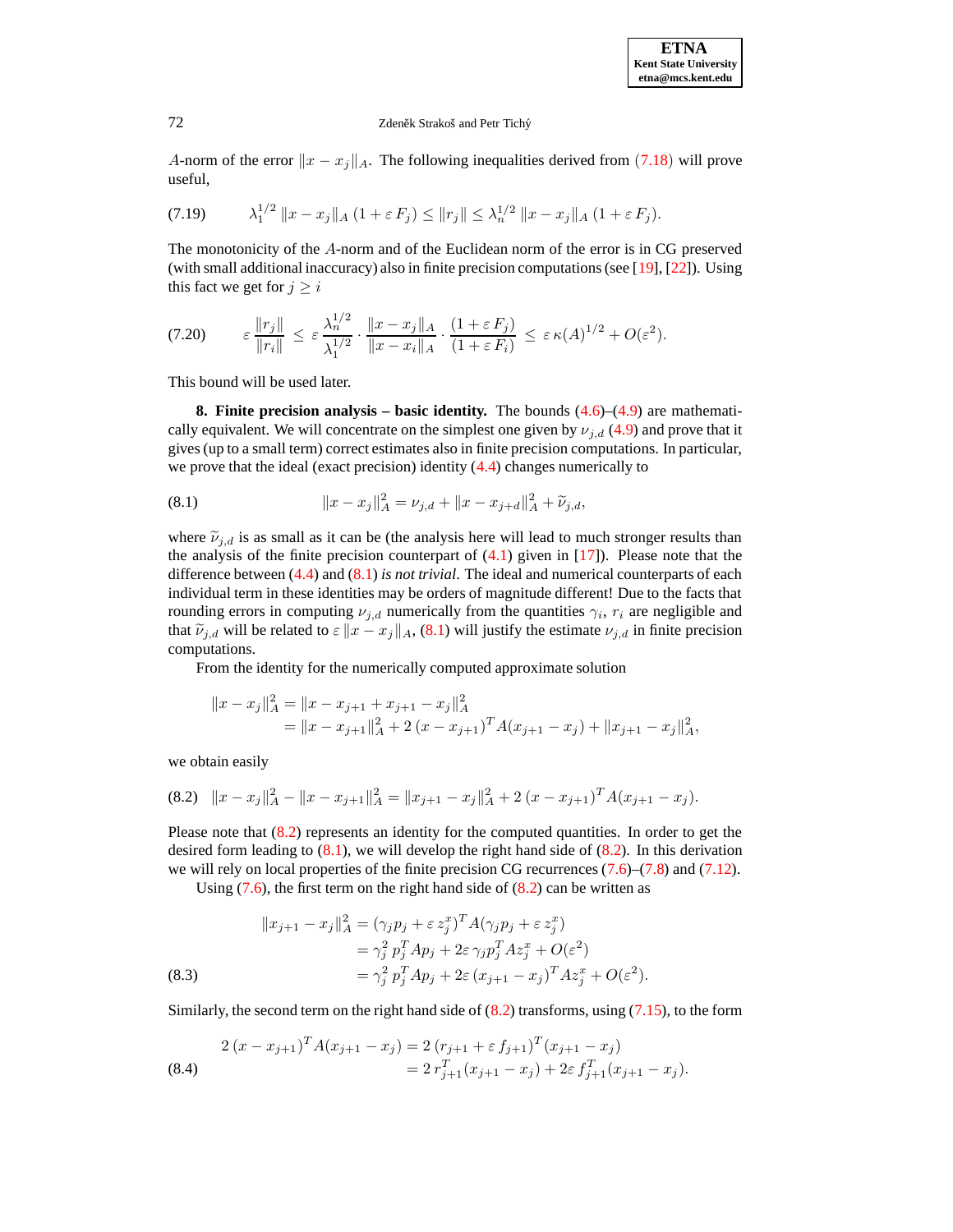Combining [\(8.2\)](#page-16-1), [\(8.3\)](#page-16-2) and [\(8.4\)](#page-16-3),

<span id="page-17-0"></span>
$$
||x - x_j||_A^2 - ||x - x_{j+1}||_A^2 = \gamma_j^2 p_j^T Ap_j + 2 r_{j+1}^T (x_{j+1} - x_j)
$$
  
(8.5)  

$$
+ 2\varepsilon (f_{j+1} + Az_j^x)^T (x_{j+1} - x_j) + O(\varepsilon^2).
$$

Substituting for  $\gamma_j$  from [\(7.12\)](#page-15-1), the first term in [\(8.5\)](#page-17-0) can be written as

$$
\gamma_j^2 p_j^T A p_j = \gamma_j \|r_j\|^2 + \varepsilon \gamma_j p_j^T A p_j \zeta_j^\gamma = \gamma_j \|r_j\|^2 + \varepsilon \gamma_j \|r_j\|^2 \left\{ \zeta_j^\gamma \frac{p_j^T A p_j}{\|r_j\|^2} \right\}.
$$

Consequently, the difference between the squared A-norms of the error in the consecutive steps can be written in the form convenient for the further analysis

<span id="page-17-1"></span>
$$
(8.6) \quad ||x - x_j||_A^2 - ||x - x_{j+1}||_A^2 = \gamma_j ||r_j||^2 + \varepsilon \gamma_j ||r_j||^2 \left\{ \zeta_j^{\gamma} \frac{p_j^T A p_j}{||r_j||^2} \right\} + 2 r_{j+1}^T (x_{j+1} - x_j) + 2\varepsilon (f_{j+1} + A z_j^x)^T (x_{j+1} - x_j) + O(\varepsilon^2).
$$

The goal of the following analysis is to show that until  $||x - x_j||_A$  reaches its ultimate attainable accuracy level, the terms on the right hand side of [\(8.6\)](#page-17-1) are, except for  $\gamma_j ||r_j||^2$ , insignificant. Bounding the second term will not represent a problem. The norm of the difference  $x_{j+1} - x_j = (x - x_j) - (x - x_{j+1})$  is bounded by  $2||x - x_j||_A / \lambda_1^{1/2}$ . Therefore the size of the fourth term is proportional to  $\varepsilon ||x - x_i||_A$ . The third term is related to the line-search principle. Ideally (in exact arithmetic), the  $(j + 1)$ -th residual is orthogonal to the difference between the  $(j + 1)$ -th and j-th approximation (which is a multiple of the j-th direction vector). This is equivalent to the line-search: ideally the  $(j + 1)$ -th CG approximation minimizes the  $A$ -norm of the error along the line determined by the  $j$ -th approximation and the j-th direction vector. Here the term  $r_{j+1}^T(x_{j+1} - x_j)$ , with  $r_{j+1}$ ,  $x_j$  and  $x_{j+1}$  computed numerically, examines how closely the line-search holds in finite precision arithmetic. In fact, bounding the local orthogonality  $r_{j+1}^T(x_{j+1} - x_j)$  represents the technically most difficult part of the remaining analysis.

**9. Local orthogonality in the Hestenes and Stiefel implementation.** Since the classical work of Paige it is well-known that in the three-term Lanczos recurrence local orthogonality is preserved close to the machine epsilon (see [\[35\]](#page-24-5)). We will derive an analogy of this for the CG algorithm, and state it as an independent result.

The local orthogonality term  $r_{j+1}^T(x_{j+1} - x_j)$  can be written in the form

<span id="page-17-2"></span>(9.1) 
$$
r_{j+1}^T(x_{j+1} - x_j) = r_{j+1}^T(\gamma_j p_j + \varepsilon z_j^x) = \gamma_j r_{j+1}^T p_j + \varepsilon r_{j+1}^T z_j^x.
$$

Using the bound  $||r_{j+1}|| \leq \lambda_n^{1/2} ||x - x_{j+1}||_A (1 + \varepsilon F_{j+1}) \leq \lambda_n^{1/2} ||x - x_j||_A (1 + \varepsilon F_{j+1}),$ see [\(7.19\)](#page-16-4), the size of the second term in [\(9.1\)](#page-17-2) is proportional to  $\varepsilon ||x - x_j||_A$ . The main step consist of showing that the term  $r_{j+1}^T p_j$  is sufficiently small. Multiplying the recurrence [\(7.7\)](#page-14-4) for  $r_{j+1}$  by the column vector  $p_j^T$  gives (using [\(7.8\)](#page-14-4) and [\(7.12\)](#page-15-1))

<span id="page-17-3"></span>
$$
p_j^T r_{j+1} = p_j^T r_j - \gamma_j p_j^T A p_j + \varepsilon p_j^T z_j^r
$$
  
=  $(r_j + \delta_j p_{j-1} + \varepsilon z_{j-1}^p)^T r_j - \left(\frac{\|r_j\|^2}{p_j^T A p_j} + \varepsilon \zeta_j^{\gamma}\right) p_j^T A p_j + \varepsilon p_j^T z_j^r$   
(9.2) 
$$
= \delta_j p_{j-1}^T r_j + \varepsilon \{r_j^T z_{j-1}^p - \zeta_j^{\gamma} p_j^T A p_j + p_j^T z_j^r\}.
$$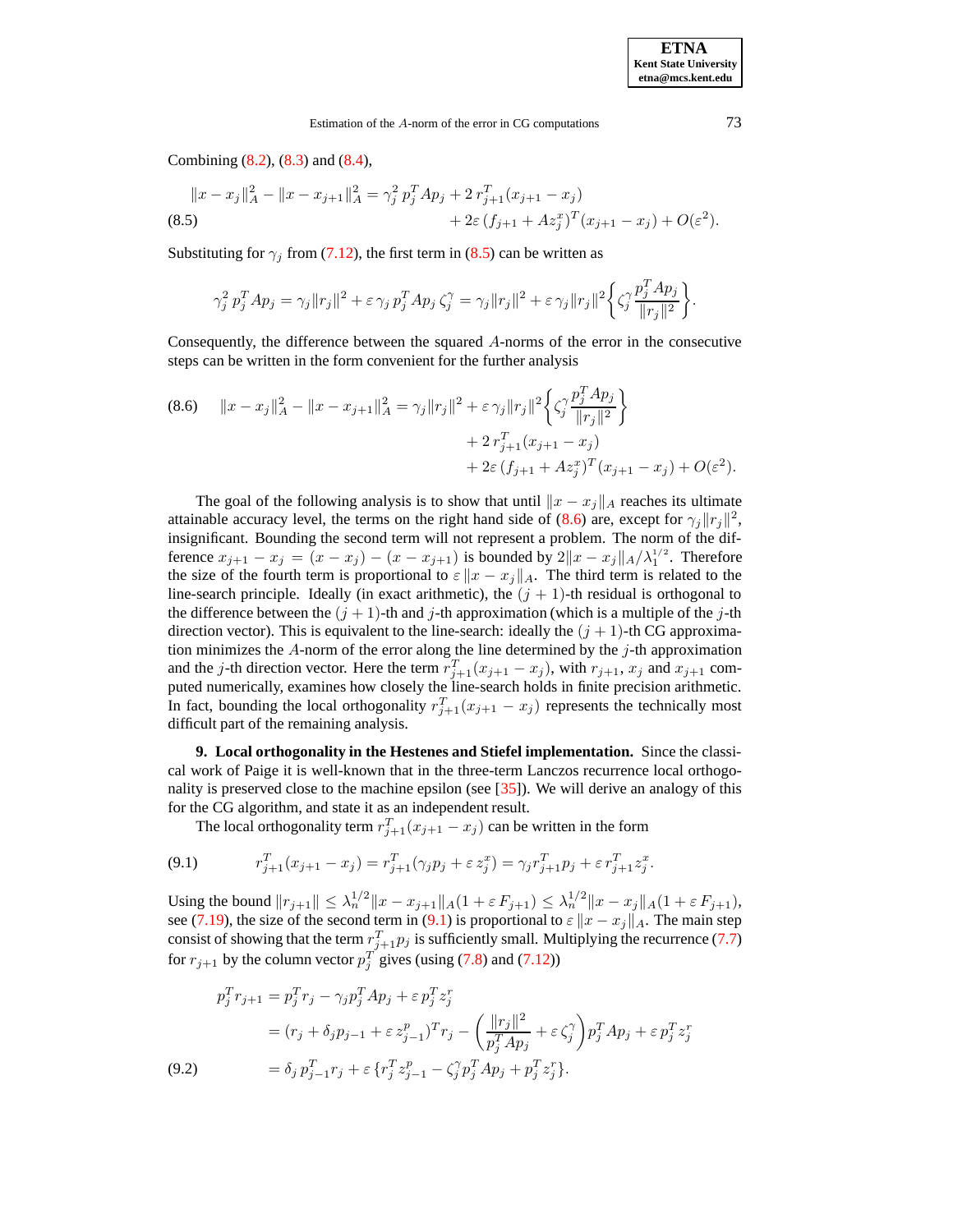Denoting

<span id="page-18-2"></span>(9.3) 
$$
M_j \equiv r_j^T z_{j-1}^p - \zeta_j^{\gamma} p_j^T A p_j + p_j^T z_j^r,
$$

the identity  $(9.2)$  is

<span id="page-18-0"></span>(9.4) 
$$
p_j^T r_{j+1} = \delta_j p_{j-1}^T r_j + \varepsilon M_j.
$$

Recursive application of [\(9.4\)](#page-18-0) for  $p_{j-1}^T r_j, \ldots, p_1^T r_2$  with  $p_0^T r_1 = ||r_0||^2 - \gamma_0 p_0^T A p_0 +$  $\varepsilon p_0^T z_0^r = \varepsilon \{-\zeta_0^{\gamma} r_0^T A r_0 + p_0^T z_0^r\} \equiv \varepsilon M_0$ , gives

<span id="page-18-1"></span>(9.5) 
$$
p_j^T r_{j+1} = \varepsilon M_j + \varepsilon \sum_{i=1}^j \left( \prod_{k=i}^j \delta_k \right) M_{i-1}.
$$

Since

$$
\varepsilon \prod_{k=i}^{j} \delta_k = \varepsilon \prod_{k=i}^{j} \frac{\|r_k\|^2}{\|r_{k-1}\|^2} + O(\varepsilon^2) = \varepsilon \frac{\|r_j\|^2}{\|r_{i-1}\|^2} + O(\varepsilon^2),
$$

we can express [\(9.5\)](#page-18-1) as

<span id="page-18-8"></span>(9.6) 
$$
p_j^T r_{j+1} = \varepsilon \|r_j\|^2 \sum_{i=0}^j \frac{M_i}{\|r_i\|^2} + O(\varepsilon^2).
$$

Using [\(9.3\)](#page-18-2),

<span id="page-18-3"></span>(9.7) 
$$
\frac{|M_i|}{\|r_i\|^2} \le \frac{\|z_{i-1}^p\|}{\|r_i\|^2} + |\zeta_i^{\gamma}| \frac{p_i^T A p_i}{\|r_i\|^2} + \frac{\|p_i\| \|z_i^r\|}{\|r_i\|^2}.
$$

 $\zeta$ From [\(7.11\)](#page-15-3) it follows

<span id="page-18-5"></span>(9.8) 
$$
\varepsilon \frac{\|z_{i-1}^p\|}{\|r_i\|} \leq \varepsilon \left\{3 + 2\frac{\|p_i\|}{\|r_i\|}\right\} + O(\varepsilon^2).
$$

Using [\(7.14\)](#page-15-4),

<span id="page-18-6"></span>(9.9) 
$$
\varepsilon \, |\zeta_i^{\gamma}| \frac{p_i^T A p_i}{\|r_i\|^2} \leq \varepsilon \, \kappa(A) \, O(n+c) + O(\varepsilon^2).
$$

The last part of  $(9.7)$  is bounded using  $(7.10)$  and  $(7.12)$ 

<span id="page-18-7"></span>
$$
\varepsilon \frac{\|p_i\| \|z_i^r\|}{\|r_i\|^2} \leq \varepsilon \left\{ \frac{\|p_i\| \|r_i\|}{\|r_i\|^2} + 2\gamma_i \frac{\|p_i\| \|Ap_i\|}{\|r_i\|^2} + c\gamma_i \frac{\|p_i\| \|A\| \|p_i\|}{\|r_i\|^2} \right\} + O(\varepsilon^2)
$$

$$
= \varepsilon \left\{ \frac{\|p_i\|}{\|r_i\|} + 2\frac{\|p_i\| \|Ap_i\|}{p_i^T Ap_i} + c\frac{\|A\| \|p_i\|^2}{p_i^T Ap_i} \right\} + O(\varepsilon^2)
$$

$$
(9.10) \leq \varepsilon \left\{ \frac{\|p_i\|}{\|r_i\|} + (2+c)\,\kappa(A) \right\} + O(\varepsilon^2),
$$

where

<span id="page-18-4"></span>
$$
(9.11) \quad \varepsilon \, \frac{\|p_i\|}{\|r_i\|} \le \varepsilon \, \frac{\|r_i\| + \delta_i \|p_{i-1}\|}{\|r_i\|} + O(\varepsilon^2) \le \varepsilon \left\{ 1 + \frac{\|r_i\|}{\|r_{i-1}\|} \frac{\|p_{i-1}\|}{\|r_{i-1}\|} \right\} + O(\varepsilon^2).
$$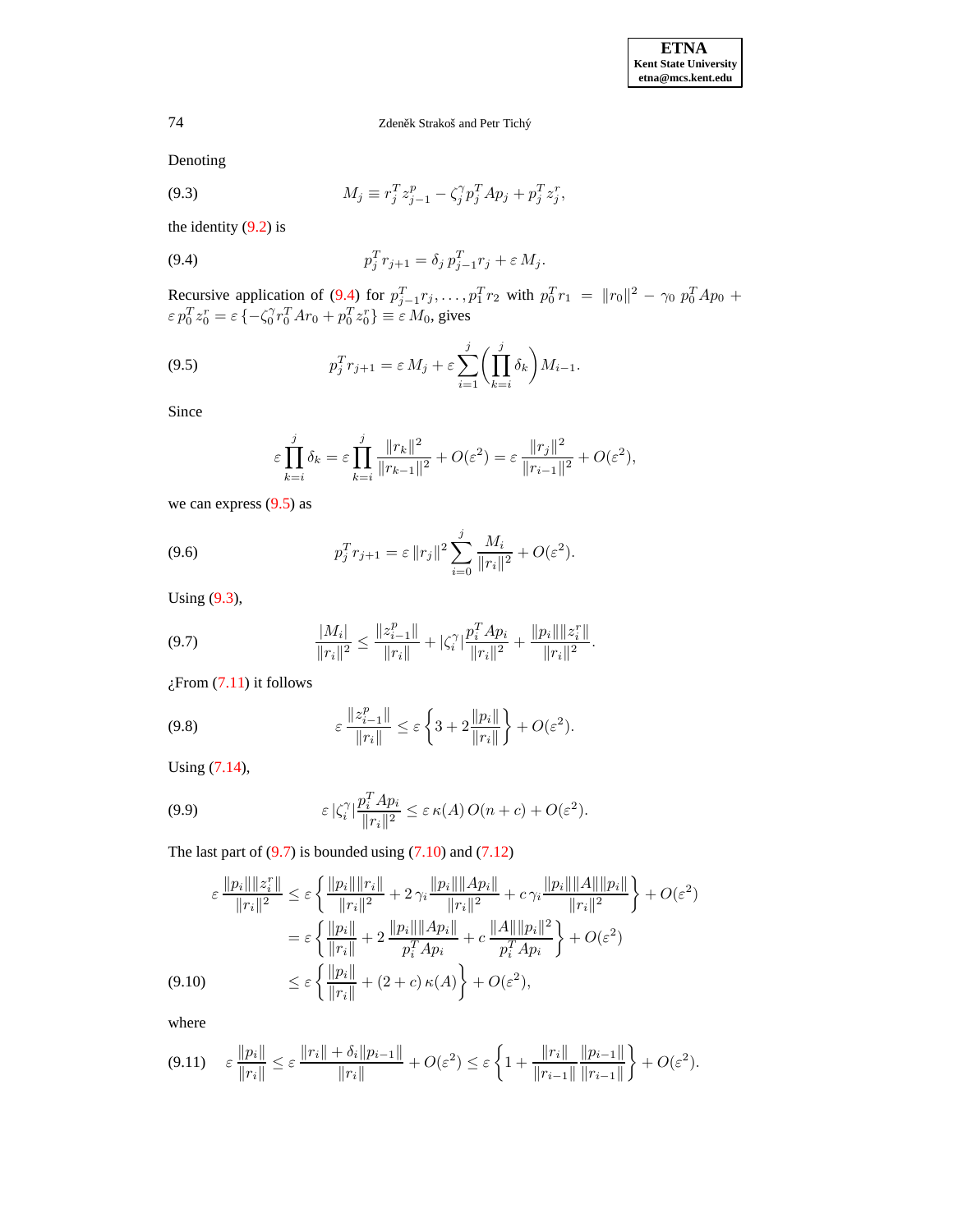**ETNA Kent State University etna@mcs.kent.edu**

## Estimation of the A-norm of the error in CG computations 75

Recursive application of [\(9.11\)](#page-18-4) for  $||p_{i-1}||/||r_{i-1}||$ ,  $||p_{i-2}||/||r_{i-2}||$ , ...,  $||p_1||/||r_1||$  with  $||p_0||/||r_0|| = 1$  gives

$$
(9.12) \qquad \qquad \varepsilon \, \frac{\|p_i\|}{\|r_i\|} \leq \varepsilon \, \bigg\{ 1 + \frac{\|r_i\|}{\|r_{i-1}\|} + \frac{\|r_i\|}{\|r_{i-2}\|} + \ldots + \frac{\|r_i\|}{\|r_0\|} \bigg\} + O(\varepsilon^2).
$$

The size of  $\varepsilon ||r_i||/||r_k||$ ,  $i \ge k$  is, according to [\(7.20\)](#page-16-5), less or equal than  $\varepsilon \kappa(A)^{1/2} + O(\varepsilon^2)$ . Consequently,

<span id="page-19-1"></span>(9.13) 
$$
\varepsilon \frac{\|p_i\|}{\|r_i\|} \leq \varepsilon \{1 + i \kappa(A)^{1/2}\} + O(\varepsilon^2).
$$

Summarizing [\(9.8\)](#page-18-5), [\(9.9\)](#page-18-6), [\(9.10\)](#page-18-7) and [\(9.13\)](#page-19-1), the ratio  $\varepsilon |M_i|/||r_i||^2$  is bounded as

<span id="page-19-2"></span>(9.14) 
$$
\varepsilon \frac{|M_i|}{\|r_i\|^2} \leq \varepsilon \kappa(A) O(8 + 2c + n + 3i) + O(\varepsilon^2).
$$

Combining this result with [\(9.6\)](#page-18-8) proves the following theorem.

THEOREM 9.1. *Using the previous notation, let*  $\varepsilon$   $(n + c) \kappa(A) \ll 1$ . *Then the local orthogonality between the direction vectors and the iteratively computed residuals is in the finite precision implementation of the conjugate gradient method* (*[7.6](#page-14-4)*)*–*(*[7.8](#page-14-4)*) *and* (*[7.12](#page-15-1)*) *bounded by*

$$
(9.15) \t |p_j^T r_{j+1}| \leq \varepsilon ||r_j||^2 \kappa(A) O((j+1)(8+2c+n+3j)) + O(\varepsilon^2).
$$

<span id="page-19-0"></span>**10. Final precision analysis – conclusions.** We now return to [\(8.6\)](#page-17-1) and finalize our discussion. Using  $(9.1)$  and  $(9.6)$ ,

<span id="page-19-3"></span>(10.1) 
$$
||x - x_j||_A^2 - ||x - x_{j+1}||_A^2 = \gamma_j ||r_j||^2
$$

$$
+ \varepsilon \gamma_j ||r_j||^2 \left\{ \zeta_j^{\gamma} \frac{p_j^T A p_j}{||r_j||^2} + 2 \sum_{i=0}^j \frac{M_i}{||r_i||^2} \right\}
$$

$$
+ 2\varepsilon \left\{ (f_{j+1} + Az_j^x)^T (x_{j+1} - x_j) + r_{j+1}^T z_j^x \right\}
$$

$$
+ O(\varepsilon^2).
$$

The term

$$
E_j^{(1)} \equiv \varepsilon \left\{ \zeta_j^{\gamma} \frac{p_j^T A p_j}{\|r_j\|^2} + 2 \sum_{i=0}^j \frac{M_i}{\|r_i\|^2} \right\}
$$

is bounded using  $(7.14)$  and  $(9.14)$ ,

(10.2) 
$$
|E_j^{(1)}| \le \varepsilon \kappa(A) O(n + c + 2(j+1)(8 + 2c + n + 3j)) + O(\varepsilon^2).
$$

We write the remaining term on the right hand side of [\(10.1\)](#page-19-3) proportional to  $\varepsilon$  as

(10.3) 
$$
2\varepsilon \left\{ (f_{j+1} + Az_j^x)^T (x_{j+1} - x_j) + r_{j+1}^T z_j^x \right\} \equiv \|x - x_j\|_A E_j^{(2)},
$$

where

$$
|E_j^{(2)}| = 2\varepsilon \left| (f_{j+1} + Az_j^x)^T \left( \frac{x_{j+1} - x + x - x_j}{\|x - x_j\|_A} \right) + \frac{r_{j+1}^T}{\|x - x_j\|_A} z_j^x \right|
$$
  
(10.4)  

$$
\leq 2\varepsilon \left\{ 2 \left( \|f_{j+1}\| \lambda_1^{-1/2} + \|A\|^{1/2} \|z_j^x\| \right) + \|A\|^{1/2} \|z_j^x\| \right\}.
$$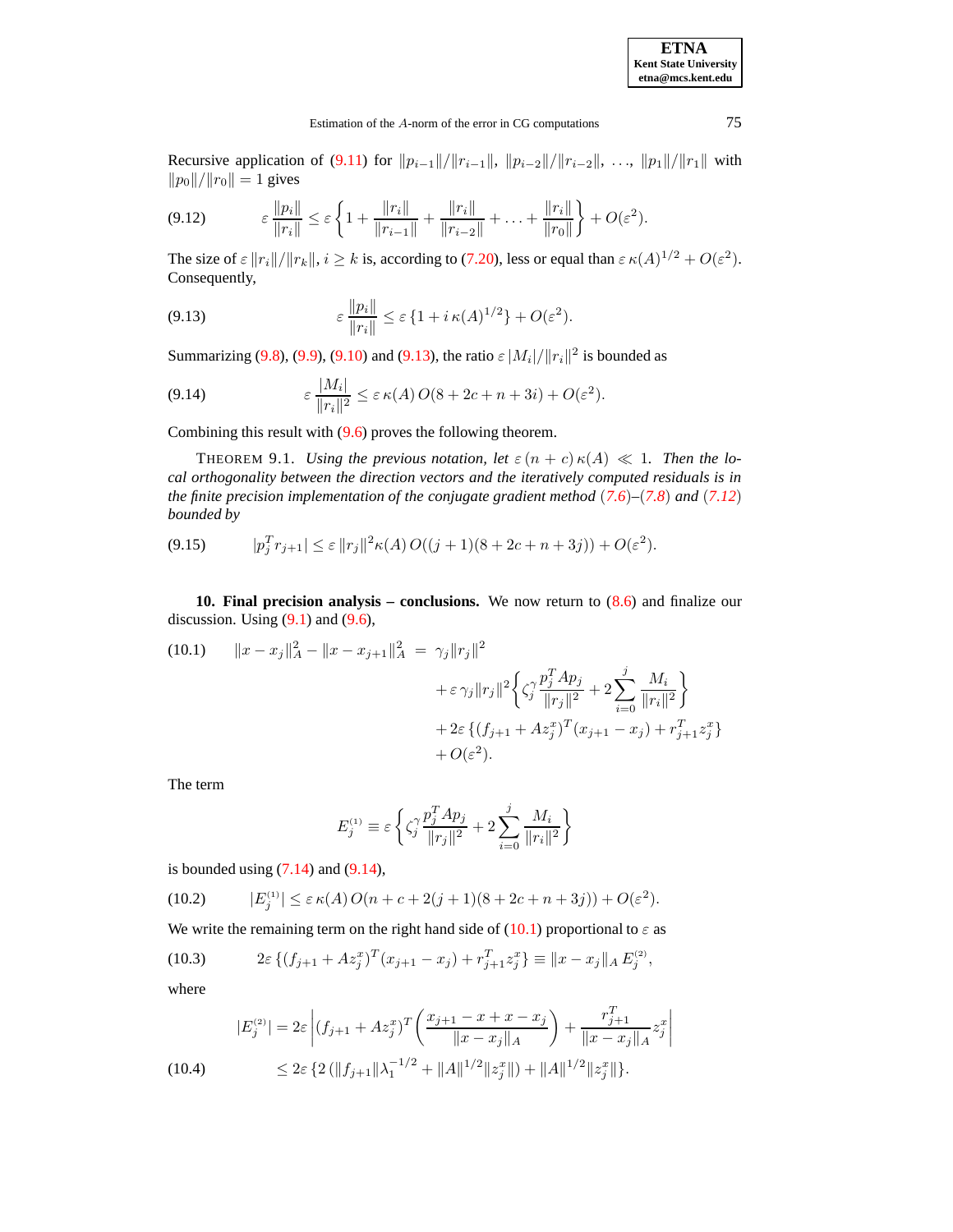With [\(7.16\)](#page-15-5) and [\(7.9\)](#page-15-3),

$$
|E_j^{(2)}| \le 4\varepsilon ||A||^{1/2} \kappa(A)^{1/2} (||x|| + \max_{0 \le i \le j+1} ||x_i||) O(jc)
$$
  
+ 5||A||^{1/2} \varepsilon(3||x\_j|| + 2||x\_{j+1}||) + O(\varepsilon^2)  
(10.5) 
$$
\le \varepsilon ||A||^{1/2} \kappa(A)^{1/2} (||x|| + \max_{0 \le i \le j+1} ||x_i||) O(4jc + 25) + O(\varepsilon^2).
$$

Finally, using the fact that the monotonicity of the A-norm and the Euclidean norm of the error is preserved also in finite precision CG computations (with small additional inaccuracy, see  $[19]$ ,  $[22]$ ), we obtain the finite precision analogy of  $(4.4)$ , which is formulated as a theorem.

<span id="page-20-0"></span>**THEOREM 10.1.** With the notation defined above, let  $\varepsilon$   $(n + c) \kappa(A) \ll 1$ . Then the CG *approximate solutions computed in finite precision arithmetic satisfy*

$$
(10.6) \t||x - x_j||_A^2 - ||x - x_{j+d}||_A^2 = \nu_{j,d} + \nu_{j,d} E_{j,d}^{(1)} + ||x - x_j||_A E_{j,d}^{(2)} + O(\varepsilon^2),
$$

*where*

<span id="page-20-1"></span>(10.7) 
$$
\nu_{j,d} = \sum_{i=j}^{j+d-1} \gamma_i \|r_i\|^2
$$

*and the terms due to rounding errors are bounded by*

<span id="page-20-2"></span>(10.8) 
$$
|E_{j,d}^{(1)}| \le O(d) \max_{j \le i \le j+d-1} |E_i^{(1)}|,
$$
  
\n
$$
|E_i^{(1)}| \le \varepsilon \kappa(A) O(t^{(1)}(n)) + O(\varepsilon^2),
$$
  
\n(10.9) 
$$
|E_{j,d}^{(2)}| \le O(d) \max_{j \le i \le j+d-1} |E_i^{(2)}|,
$$
  
\n
$$
|E_i^{(2)}| \le \varepsilon ||A||^{1/2} \kappa(A)^{1/2} (||x|| + \max_{0 \le i \le j+1} ||x_i||) O(t^{(2)}(n)) + O(\varepsilon^2).
$$

 $O(t^{(1)}(n))$  and  $O(t^{(2)}(n))$  represent terms bounded by a small degree polynomial in n inde*pendent of any other variables.*

Please note that the value  $\nu_{j,d}$  is in Theorem [10.1](#page-20-0) computed *exactly* using [\(10.7\)](#page-20-1). Errors in computing  $\nu_{j,d}$  *numerically* (i.e. in computing  $f(\sum_{i=j}^{j+d-1} \gamma_i ||r_i||^2)$ ) are negligible in comparison to  $\nu_{j,d}$  multiplied by the bound for the term  $|E_i^{(1)}|$  and need not be considered here. Theorem [10.1](#page-20-0) therefore says that for the numerically computed approximate solutions

(10.10) 
$$
||x - x_j||_A^2 - ||x - x_{j+d}||_A^2 = \text{fl}(\nu_{j,d}) + \tilde{\nu}_{j,d},
$$

where the term  $\tilde{\nu}_{j,d}$  "perturbes" the ideal identity [\(4.4\)](#page-10-0) in the finite precision case. Here  $\tilde{\nu}_{j,d}$ denotes quantity insignificantly different from  $\tilde{\nu}_{j,d}$  in [\(8.1\)](#page-16-0). Consequently, the numerically computed value  $\nu_{j,d}$  can be trusted until it reaches the level of  $\tilde{\nu}_{j,d}$ . Based on the assumption  $\varepsilon(n+c) \kappa(A) \ll 1$  and [\(10.8\)](#page-20-2) we consider  $|E_i^{(1)}| \ll 1$ . Then, assuming [\(4.5\)](#page-10-1), the numerically computed value  $\nu_{j,d}$  gives a good estimate for the A-norm of the error  $||x - x_j||_A^2$  until

<span id="page-20-3"></span>
$$
||x - x_j||_A \, |E_{j,d}^{(2)}| \ll ||x - x_j||_A^2,
$$

which is equivalent to

(10.11) 
$$
||x - x_j||_A \gg |E_{j,d}^{(2)}|.
$$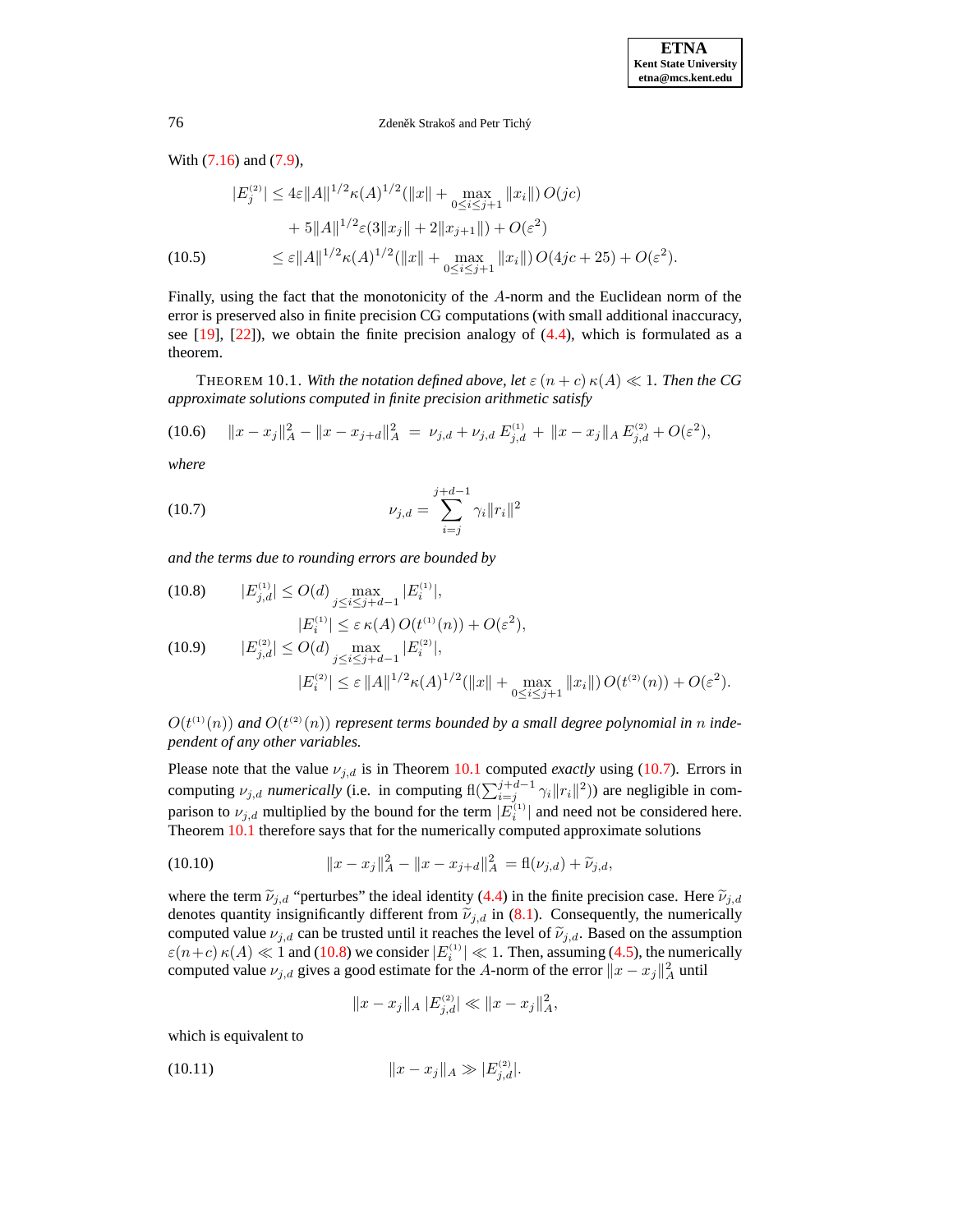#### Estimation of the A-norm of the error in CG computations 77



<span id="page-21-0"></span>FIG. 11.1. *Error estimates*  $\eta_{j,d}^{1/2}$  (*dots*),  $\vartheta_{j,d}^{1/2}$  (*dashed-line*) *and*  $\nu_{j,d}^{1/2}$  (*dash-doted line*). *They essentially coincide until*  $||x - x_j||_A$  (*solid line*) *reaches its ultimate attainable accuracy. The loss of orthogonality is plotted by the dotted line.* We used  $d = 4$ .

The value  $E_{j,d}^{(2)}$  represents various terms. Its upper bound is, apart from  $\kappa(A)^{1/2}$ , which comes into play as an effect of the worst-case rounding error analysis, linearly dependent on an upper bound for  $||x - x_0||_A$ . The value of  $E_{j,d}^{(2)}$  is (as similar terms or constants in any other rounding error analysis) not important. What is important is the following possible interpretation of ([10.11](#page-20-3)): until  $||x - x_j||_A$  reaches a level close to  $\varepsilon ||x - x_0||_A$ , the computed estimate  $\nu_{j,d}$  must work.

<span id="page-21-1"></span>**11. Numerical Experiments.** We present illustrative experimental results for the system  $Ax = b$  described in Section 5. We set  $d = 4$ .

Fig. [11.1](#page-21-0) demonstrates, that the estimates  $\eta_{j,d}^{1/2}$  (computed by the algorithm CGQL [\[16\]](#page-23-3), dotted line),  $\vartheta_{j,d}^{1/2}$  (dashed line) and  $\nu_{j,d}^{1/2}$  (dash-dotted line) give in the presence of rounding errors similar results; all the lines essentially coincide until  $||x - x_j||_A$  (solid line) reaches its ultimate attainable accuracy level. Loss of orthogonality, measured by  $||I - V_j^T V_j||_F$ , is plotted by the strictly increasing dotted line. We see that the orthogonality of the computed Lanczos basis is completely lost at  $j \sim 22$ . The term  $||\varepsilon f_i||$  measuring the difference between the directly and iteratively computed residuals (horizontal dotted line) remains close to machine precision  $\varepsilon \sim 10^{-16}$  throughout the whole computation.

Fig. [11.2](#page-22-0) shows, in addition to the loss of orthogonality (dotted line) and the Euclidean norm of the error  $||x - x_i||$ , the bound for the last one derived in the following way from [\(1.7\)](#page-1-0). Using the identity

$$
(11.1) \t||x - x_j||^2 = \sum_{i=j}^{j+d-1} \frac{||p_i||^2}{(p_i, Ap_i)} (||x - x_i||_A^2 + ||x - x_{i+1}||_A^2) + ||x - x_{j+d}||^2,
$$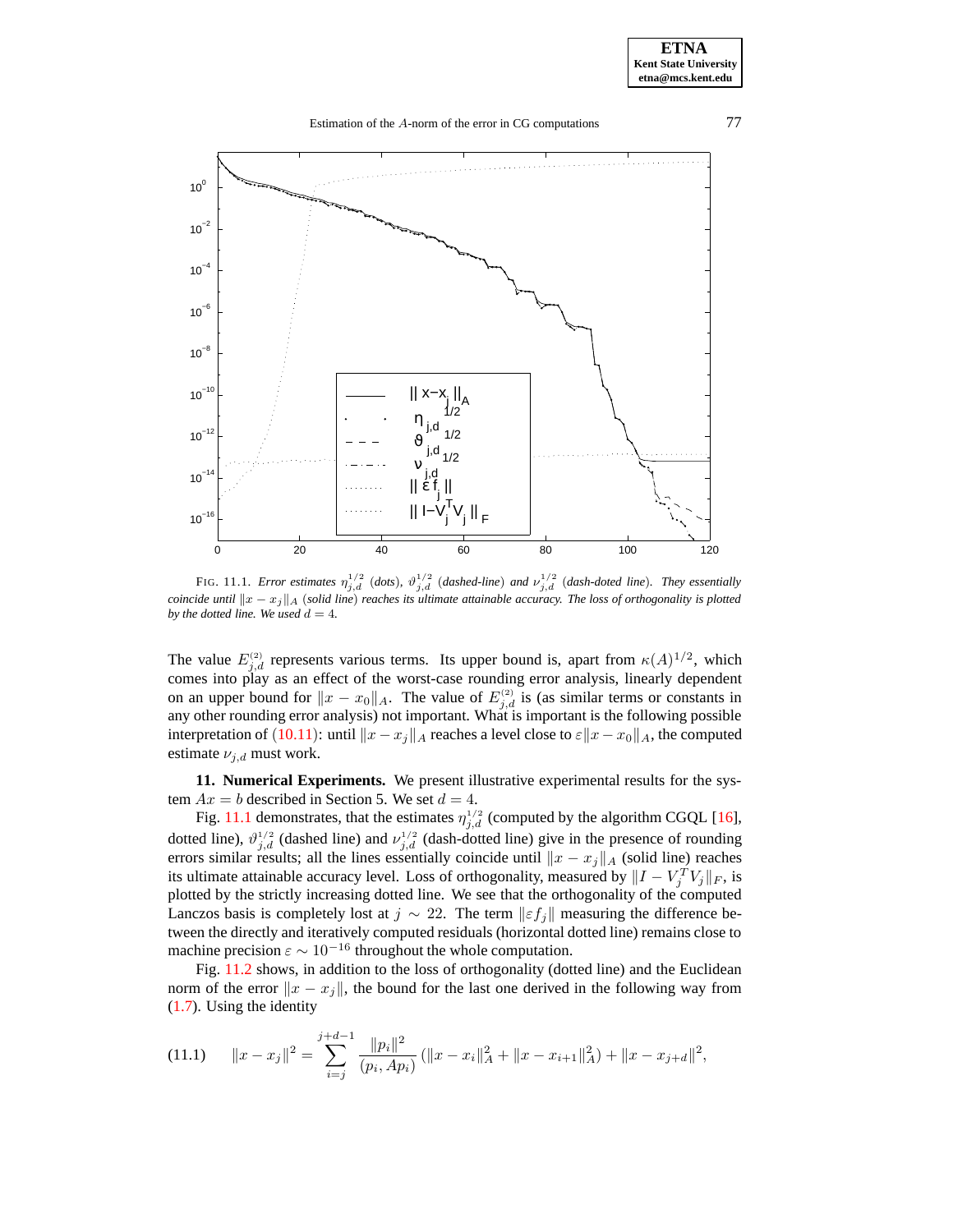78 Zdeněk Strakoš and Petr Tichý



<span id="page-22-0"></span>FIG. 11.2. Lower bound  $\tau_{j,d}^{1/2}$  (dashed line) for the Euclidean norm of the error (solid line). The bound  $\tau_{j,d}^{1/2}$ <br>(with  $d = 4$ ) gives, despite the loss of orthogonality (dotted line), very good approximation to

and replacing the unknown squares of the A-norms of the errors

$$
||x - x_j||_A^2, ||x - x_{j+1}||_A^2, \ldots, ||x - x_{j+d}||_A^2
$$

by their estimates

$$
\sum_{i=j}^{j+2d-1} \gamma_i \|r_i\|^2, \sum_{i=j+1}^{j+2d-1} \gamma_i \|r_i\|^2, \dots, \sum_{i=j+d}^{j+2d-1} \gamma_i \|r_i\|^2
$$

gives ideally

$$
(11.2) \quad \|x - x_j\|^2 \ge \sum_{i=j}^{j+d-1} \frac{\|p_i\|^2}{(p_i, Ap_i)} \left(\gamma_i \|r_i\|^2 + 2 \sum_{k=i+1}^{j+2d-1} \gamma_k \|r_k\|^2\right) + \|x - x_{j+d}\|^2.
$$

Similarly as above, if  $d$  is chosen such that

 $\boldsymbol{j}$ 

$$
||x - x_j||^2 \gg ||x - x_{j+d}||^2
$$
 and  $||x - x_{j+d}||_A^2 \gg ||x - x_{j+2d}||_A^2$ ,

then

<span id="page-22-1"></span>(11.3) 
$$
\tau_{j,d} \equiv \sum_{i=j}^{j+d-1} \frac{\|p_i\|^2}{(p_i, Ap_i)} \left(\gamma_i \|r_i\|^2 + 2 \sum_{k=i+1}^{j+2d-1} \gamma_k \|r_k\|^2\right)
$$

represents ideally a tight lower bound for the squared Euclidean norm of the CG error  $||x - x_j||^2$ . Please note that evaluating [\(11.3\)](#page-22-1) requires 2d extra steps.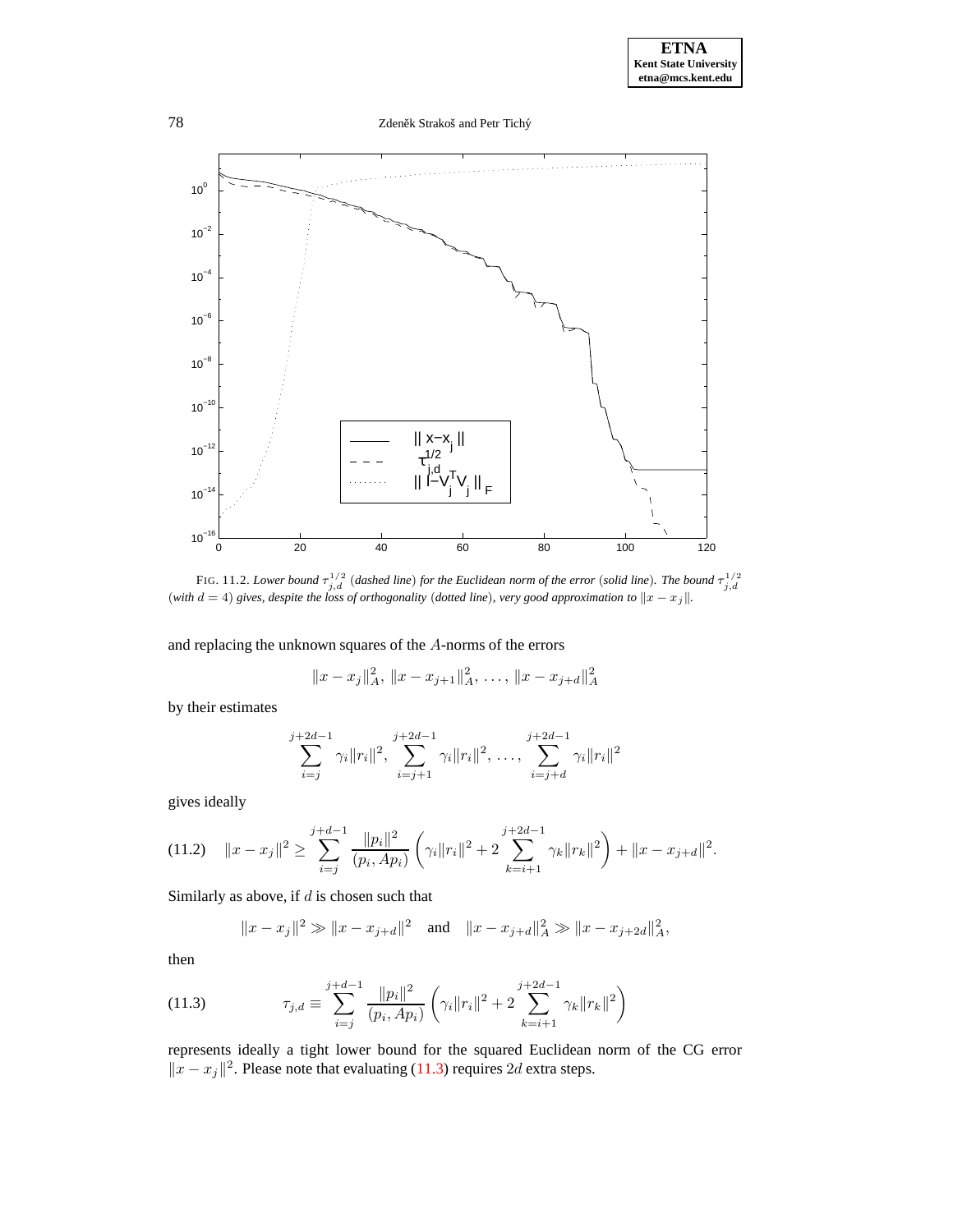In experiments shown in Fig. [11.1](#page-21-0) and Fig. [6.1](#page-21-0) we used a fixed value  $d = 4$ . It would be interesting to design an adaptive error estimator, which would use some heuristics for adjusting d according to the desired accuracy of the estimate and the convergence behaviour. A similar approach can be used for eliminating the disadvantage of  $2d$  extra steps related to [\(11.3\)](#page-22-1). We hope to report results of our work on that subject elsewhere.

**12. Conclusions.** Based on the results presented above we believe that the estimate for the A-norm of the error  $\nu_{j,d}^{1/2}$  should be incorporated into any software realization of the CG method. It is simple and numerically stable. It is worth to consider the estimate  $\tau_{j,d}^{1/2}$  for the Euclidean norm of the error, and compare it (including complexity and numerical stability) with other existing approaches not discussed here (e.g. [\[6\]](#page-23-11), [\[31\]](#page-24-30)). The choice of d remains a subject of further work.

By this paper we wish to pay a tribute to the truly seminal paper of Hestenes and Stiefel [\[24\]](#page-24-0) and to the work of Golub who shaped the whole field.

**Acknowledgments.** Many people have contributed to the presentation of this paper by their advice, helpful objections, and remarks. We wish to especially thank Martin Gutknecht, Gerard Meurant, Chris Paige, Beresford Parlett, Lothar Reichel, Miroslav Rozložník, and the anonymous referee for their help in revising the text.

#### **REFERENCES**

- <span id="page-23-4"></span>[1] M. ARIOLI, *Stopping criterion for the Conjugate Gradient algorithm in a Finite Element method framework*, submitted to Numer. Math., (2001).
- <span id="page-23-5"></span>[2] M. ARIOLI AND L. BALDINI, *Backward error analysis of a null space algorithm in sparse quadratic programming*, SIAM J. Matrix Anal. Appl., 23 (2001), pp. 425–442.
- <span id="page-23-13"></span>[3] O. AXELSSON AND I. KAPORIN, *Error norm estimation and stopping criteria in preconditioned Conjugate Gradient iterations*, Numer. Linear Algebra Appl., 8 (2001), pp. 265–286.
- <span id="page-23-10"></span>[4] D. CALVETTI, G. H. GOLUB, AND L. REICHEL, *Estimation of the L-curve via Lanczos bidiagonalization*, BIT, 39 (1999), pp. 603–609.
- <span id="page-23-14"></span>[5] D. CALVETTI, S. MORIGI, L. REICHEL, AND F. SGALLARI, *Computable error bounds and estimates for the Conjugate Gradient Method*, Numer. Algorithms, 25 (2000), pp. 79–88.
- <span id="page-23-11"></span><span id="page-23-0"></span>[6] , *An iterative method with error estimators*, J. Comput. Appl. Math., 127 (2001), pp. 93–119.
- [7] G. DAHLQUIST, S. EISENSTAT, AND G. H. GOLUB, *Bounds for the error of linear systems of equations using the theory of moments*, J. Math. Anal. Appl., 37 (1972), pp. 151–166.
- <span id="page-23-1"></span>[8] G. DAHLQUIST, G. H. GOLUB, AND S. G. NASH, *Bounds for the error in linear systems*, in Proc. Workshop on Semi-Infinite Programming, R. Hettich, ed., Springer, Berlin, 1978, pp. 154–172.
- <span id="page-23-6"></span>[9] P. DEUFLHARD, *Cascadic conjugate gradient methods for elliptic partial differential equations I: Algorithm and numerical results*, preprint SC 93-23, Konrad-Zuse-Zentrum für Informationstechnik Berlin, Heilbronnen Str., D-10711 Derlin, October 1993.
- <span id="page-23-7"></span>[10] , *Cascadic conjugate gradient methods for elliptic partial differential equations: Algorithm and numerical results*, Contemp. Math., 180 (1994), pp. 29–42.
- <span id="page-23-9"></span>[11] B. FISCHER, *Polynomial Based Iteration Methods for Symmetric Linear Systems*, Wiley Teubner Advances in Numerical Mathematics, Wiley Teubner, 1996.
- <span id="page-23-8"></span>[12] B. FISCHER AND G. H. GOLUB, *On the error computation for polynomial based iteration methods*, in Recent Advances in Iterative Methods, G. H. Golub, A. Greenbaum, and M. Luskin, eds., Springer, N.Y., 1994, pp. 59–67.
- <span id="page-23-12"></span>[13] A. FROMMER AND A. WEINBERG, *Verified error bounds for linear systems through the Lanczos process*, Reliable Computing, 5 (1999), pp. 255–267.
- <span id="page-23-15"></span>[14] W. GAUTSCHI, *A survey of Gauss-Christoffel quadrature formulae*, in E.B. Christoffel. The Influence of His Work on Mathematics and the Physical Sciences, P. Bultzer and F. Fehér, eds., Birkhauser, Boston, 1981, pp. 73–157.
- <span id="page-23-2"></span>[15] G. H. GOLUB AND G. MEURANT, *Matrices, moments and quadrature*, in Numerical Analysis 1993, vol 303, Pitman research notes in mathematics series, D. Griffiths and G. Watson, eds., Longman Sci. Tech. Publ., 1994, pp. 105–156.
- <span id="page-23-3"></span>[16] , *Matrices, moments and quadrature II: How to compute the norm of the error in iterative methods*, BIT, 37 (1997), pp. 687–705.